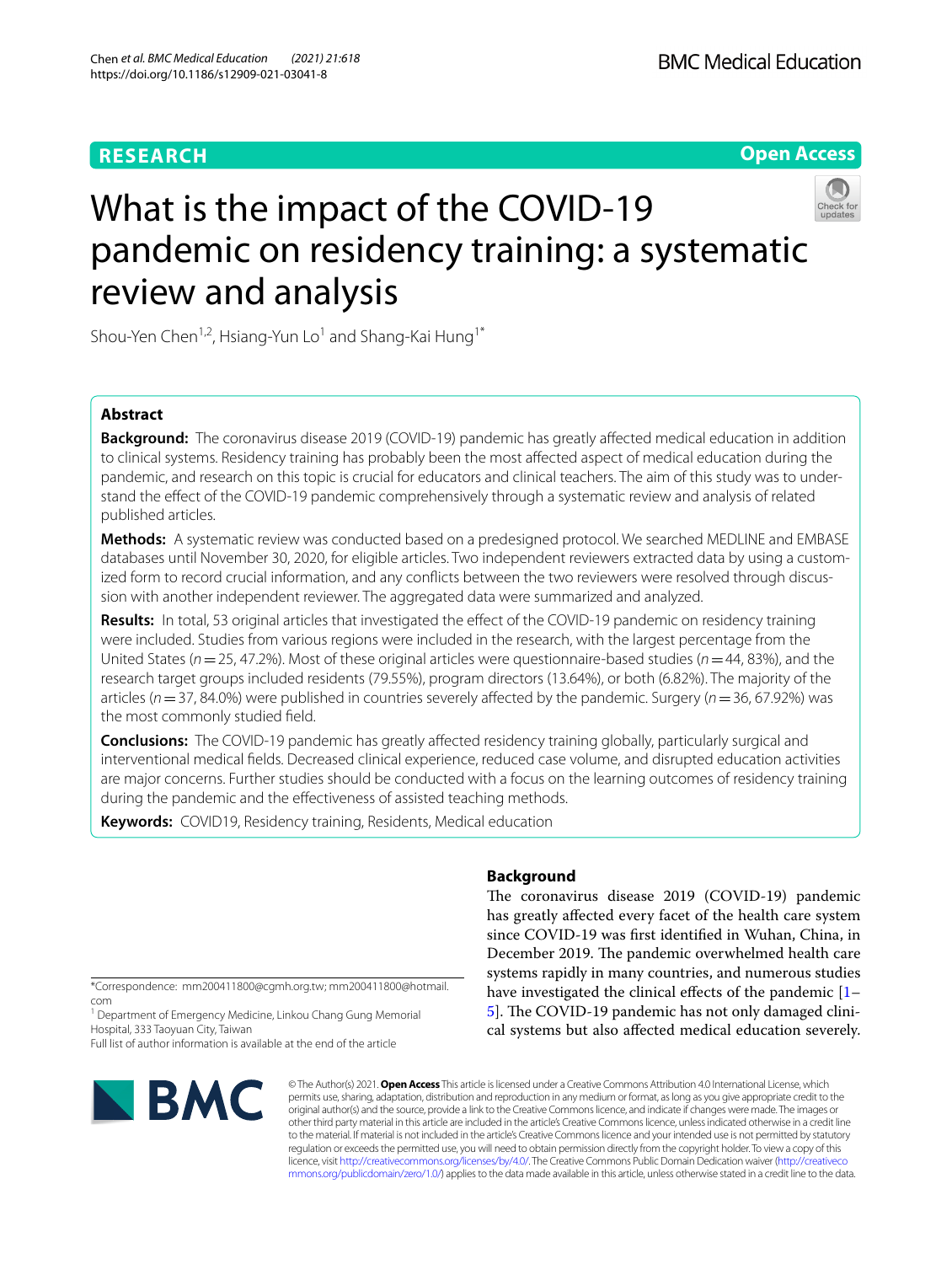However, research on the efect of the COVID-19 pandemic on education is as-yet limited.

When considering medical education, residency training has probably been the most afected during the COVID-19 pandemic because the core of residency training is clinical experience and clinical skill profciency, which have been reduced because of multiple factors in the pandemic. Dedeilia et al. published a systematic review on educational challenges in the COVID-19 era and revealed that both medical and surgical education have been severely affected  $[6]$  $[6]$ . However, the article was published in the early stage of the pandemic when literature on the topic was limited, and the focus of the research was not only residency training but also medical students' education. Additionally, most of the included articles were nonoriginal manuscripts and may have been insufficient to analyze the effect of the COVID-19 pandemic on residency training.

Understanding the infuence of the pandemic on residency training is crucial to being able to adopt methods to maintain consistency in training quality. The aim of this study was to identify the real efect of the COVID-19 pandemic on residency training through a systematic review of relevant published articles and further analysis of the results. Our study may help residency training program directors worldwide to comprehensively understand the infuence of the pandemic and adopt assisted teaching methods to provide efective training.

# **Methods**

# **Systematic review protocol**

A systematic review was conducted based on a predesigned protocol in accordance with the Preferred Reporting Items for Systematic Reviews and Meta-Analyses (PRISMA) statement [[7\]](#page-15-3).

## **Search strategy**

We searched the MEDLINE and EMBASE databases for eligible articles until November 30, 2020 (for approximately 1year from the commencement of the COVID-19 pandemic). The search strategy was based on the following algorithm: ("COVID- 19" [All Fields] OR "COVID-2019" [All Fields] OR "severe acute respiratory syndrome coronavirus 2" [Supplementary Concept] OR "severe acute respiratory syndrome coronavirus 2" [All Fields] OR "2019-nCoV" [All Fields] OR "SARS-CoV-2" [All Fields] OR "2019nCoV" [All Fields] OR ("Wuhan" [All Fields] AND ("coronavirus" [MeSH Terms] OR "coronavirus" [All Fields]))) AND ("education, medical" [MeSH Terms] OR ("education" [All Fields] AND "medical" [All Fields]) OR "medical education" [All Fields] OR "residency training" [All Fields] OR "trainee" [All Fields]).

# **Inclusion and exclusion criteria**

We aimed to include all original articles discussing the efect of COVID-19 on residency training in diferent specialties. Furthermore, we only included studies that were published in English. We excluded nonoriginal articles, such as reviews, editorials, perspectives, short or special communications, and letters to editors. Studies regarding medical students or paramedical specialties, such as dentistry or nursing, were excluded. Moreover, studies focused on methodologies or technological innovations rather than residency training were excluded.

## **Study selection and data extraction**

Figure [1](#page-2-0) depicts the study selection and review processes. After selecting articles from two databases, we removed duplicate articles manually. Two independent reviewers (SKH and HYL) scanned the title and abstract of all articles to determine relevancy in light of the inclusion/exclusion criteria. Articles without abstracts were included for full-text assessment and evaluated at that stage. Two reviewers shared their results after scanning the title and abstract of all articles, and only articles that were excluded by both reviewers were eliminated from further full-text assessment. During the full-text assessment stage, we used a customized Excel sheet to record essential information of the article. Article type, frst author of the article, training specialties, publication date, target group, and country of the enrolled population were extracted. We classifed training specialties into four categories. Surgical feld including otorhinolaryngology, orthopedics, general surgery, neurosurgery, obstetrics and gynecology, oral and maxillofacial surgery, cardiothoracic surgery, urology, ophthalmology and oculoplastic surgery. Medical fled including internal medicine, diagnostic radiology, pediatrics, emergency medicine and pathology. Interventional feld including interventional cardiology, interventional radiology and endoscopy.

Then, two reviewers evaluated the extracted full-text articles separately according to the criteria. Any conficts between the two reviewers regarding the extracted articles were resolved through discussion with another reviewer (SYC). The included articles were further quantitatively analyzed or described narratively.

## **Statistical analysis**

Descriptive statistics of aggregated data are presented using count and proportions. Descriptive analysis was performed according to publication date, country, and specialty separately. Further subanalysis was performed based on study content, geographic location, pandemic severity, and specialty category. Pandemic severity was defned according to the World Health Organization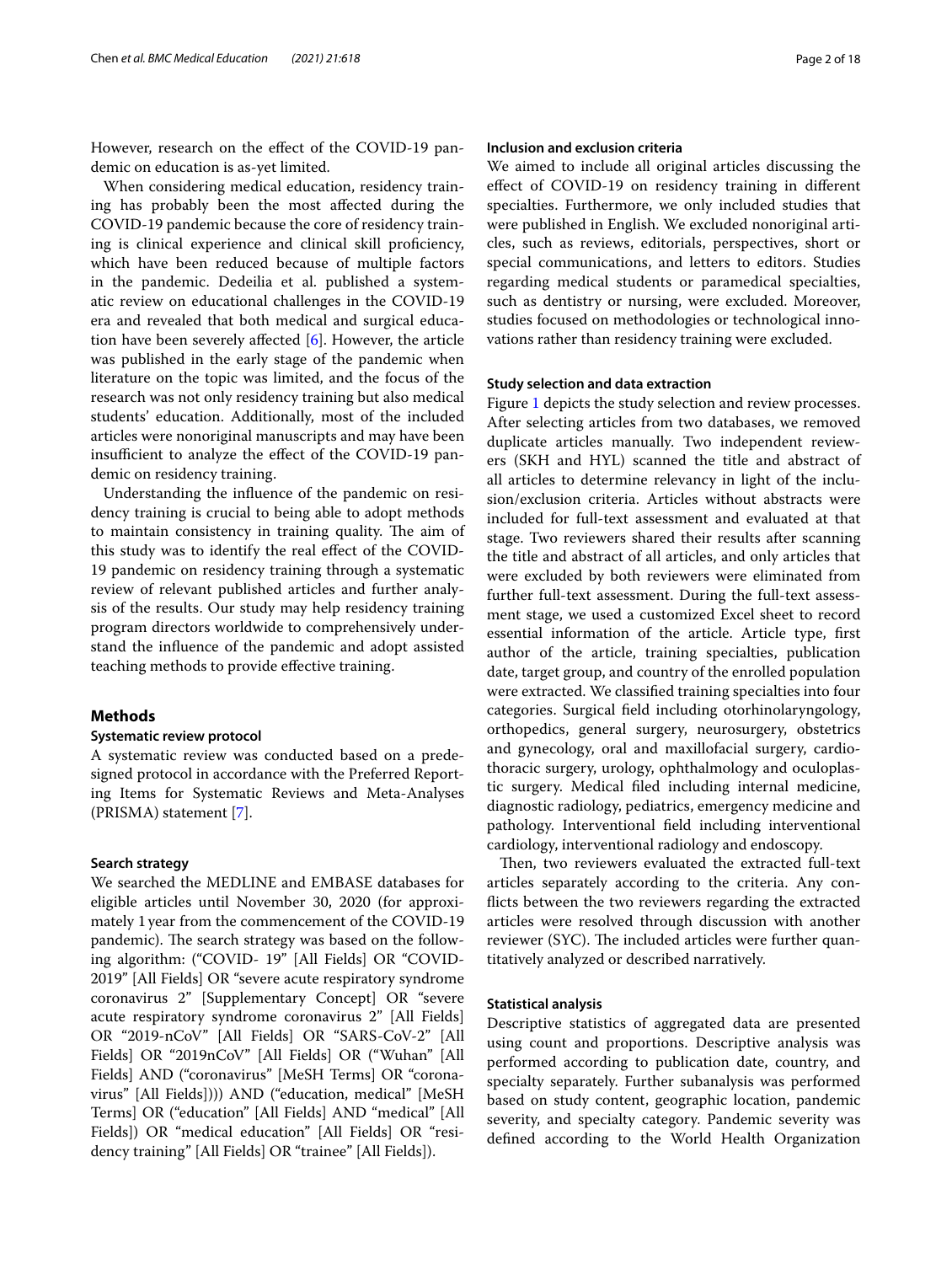

<span id="page-2-0"></span>dashboard [[8\]](#page-15-4). Statistical analysis was performed using Microsoft Excel (2016, Microsoft Corporation, Seattle, Washington).

# **Results**

The search yielded 3581 and 2567 articles from MED-LINE and EMBASE, respectively. After removing duplicates, 4583 articles were left; their titles and abstracts were scanned, and 312 relevant articles were identifed. The full texts of these 312 articles were reviewed with 179 articles included. Among the included articles, 53 original articles were undergone further data extraction and quantitative analyses. The key information of the 53 original articles is summarized in Table [1](#page-3-0) and Additional fle [1,](#page-15-5) with the articles presented in alphabetical order by name of frst author.

# **Quantitative analyses of original articles**

Of the 53 original articles, 8, 11, 12, 7, 6, and 3 articles were published in May, June, July, August, September and October, and November 2020, respectively (Fig. [2\)](#page-12-0). The geographic distribution of the research target

group of the articles is presented in Fig. [3](#page-13-0). By country, the most studies were performed in the United States (25 articles), followed by Italy and the United Kingdom (4 articles). Most studies focused on residency training in a single country, and only nine articles involved residents of multiple countries as the target group.

# **Subgroup analyses of original articles**

Most of these original articles were questionnairebased studies  $(n=44, 83%)$ . Among questionnairebased studies, 35 (79.6%) involved residents directly, 6 (13.6%) involved program directors, and 3 (6.8%) involved both groups. The distribution of published articles according to the degree of the COVID-19 pandemic was demonstrated as following: 37 (84.0%), 2 (4.6%), and 3 (6.8%) articles were published in countries with > 1,000,000, 500,001–1,000,000, and 50,001– 100,000 cases, respectively. Table [2](#page-13-1) presents studies according to specialty. Most articles focused on surgery (*n*=36, 67.92%) and interventional skill training in different specialties  $(n=9, 16.98\%)$ .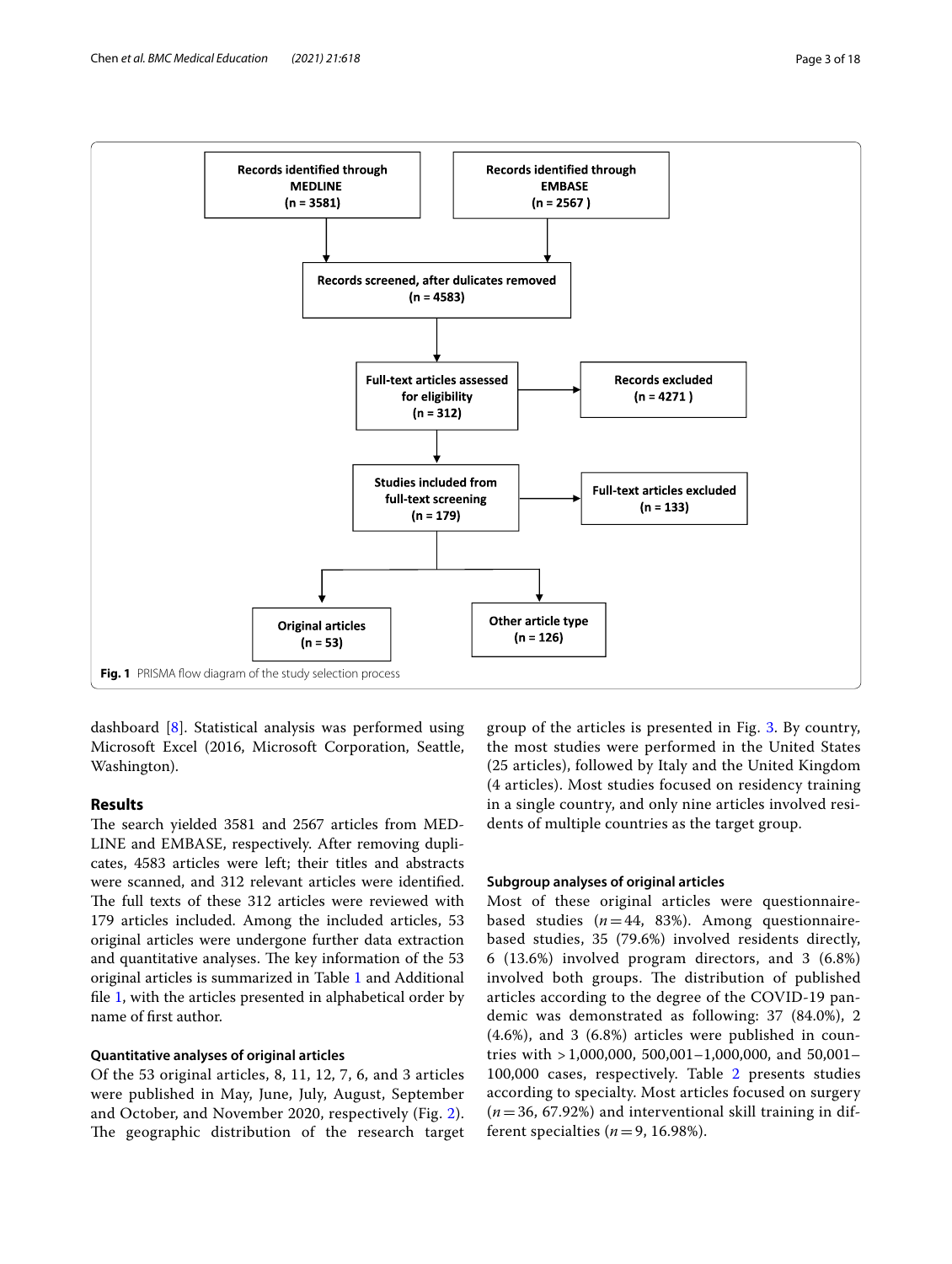|                  | Table 1 Key information of the included articles        |                                            |                   |                             |                                                                  |                                                                                                                                                                                                                                 |
|------------------|---------------------------------------------------------|--------------------------------------------|-------------------|-----------------------------|------------------------------------------------------------------|---------------------------------------------------------------------------------------------------------------------------------------------------------------------------------------------------------------------------------|
| è.               | First author (Date)                                     | Study specialty                            | Type of study     | Target of the questionnaire | where study was carried out<br>Cases-count of country<br>(cases) | Main findings                                                                                                                                                                                                                   |
|                  | Abdul Hafiz Oladapo Adesun-<br>(Oct. 2020) [9]<br>kanmi | Surgery                                    | Questionnaire     | Residents                   | 50,001-500,000                                                   | significantly affected the clinical,<br>ponents of surgical training in<br>The COVID-19 pandemic has<br>research and teaching com-<br>Nigeria.                                                                                  |
| $\sim$           | Adel Salah Alahmadi<br>(Nov. 2020) [10]                 | Ophthalmology                              | Questionnaire     | Residents                   | 50,001-500,000                                                   | COVID-19 pandemic has disrupted<br>tive impact on residents' mental<br>training and may have a nega-<br>residents' clinical and surgical<br>health.                                                                             |
| $\sim$           | (May 2020) [11]<br>Ahmad K Alhaj                        | Neurosurgery                               | Questionnaire     | Residents                   | Multiple countries                                               | relatively good knowledge about<br>did not receive sufficient training<br>COVID-19 but most participants<br>Neurosurgery residents have a<br>about PPE.                                                                         |
| 4                | Ahmed M Gabr<br>$(Jun. 2020)$ $[12]$                    | Diagnostic and interventional<br>radiology | Non-questionnaire | $\mathord{\text{\rm I}}$    | > 1,000,000                                                      | significant impact on diagnostic<br>cancellation of conferences had<br>and interventional radiologist<br>decreased case volume and<br>COVID-19 pandemic related<br>residency training.                                          |
| $\mathsf{L}\cap$ | Ameera Balhareth<br>(Jul. 2020) [13]                    | Multiple specialties                       | Questionnaire     | Residents                   | 50,001-500,000                                                   | The slowdown of residents' and<br>table, so the adoption of smart<br>depression were noticed upon<br>fellows' learning curve is inevi-<br>learning is critical. Anxiety and<br>enrolled residents during the<br>pandemic.       |
| $\circ$          | Anne L Cravero<br>(Sep. 2020) [14]                      | Multiple specialties                       | Questionnaire     | Residents                   | Multiple countries                                               | Exposure to patients with COVID-<br>19 is significantly associated with<br>higher burnout rates in residents.                                                                                                                   |
| $\overline{ }$   | Basil M Kahwash<br>(Sep. 2020) [15]                     | Allergy and Immunology                     | Questionnaire     | Residents                   | USA and Canada                                                   | other services. The positive impact<br>education were also reported by<br>activity such as reassignment to<br>Majority of fellows described<br>substantial changes in daily<br>of telemedicine on resident<br>enrolled fellows. |
| $\infty$         | (Jun. 2020) [16]<br>Cesare Zoia                         | Neurosurgery                               | Questionnaire     | Residents                   | > 1,000,000                                                      | reduction in clinical surgical activ-<br>ity but increased in educational<br>residents reported significant<br>Most enrolled neurosurgical<br>and scientific activities.                                                        |

<span id="page-3-0"></span>Table 1 Key information of the included articles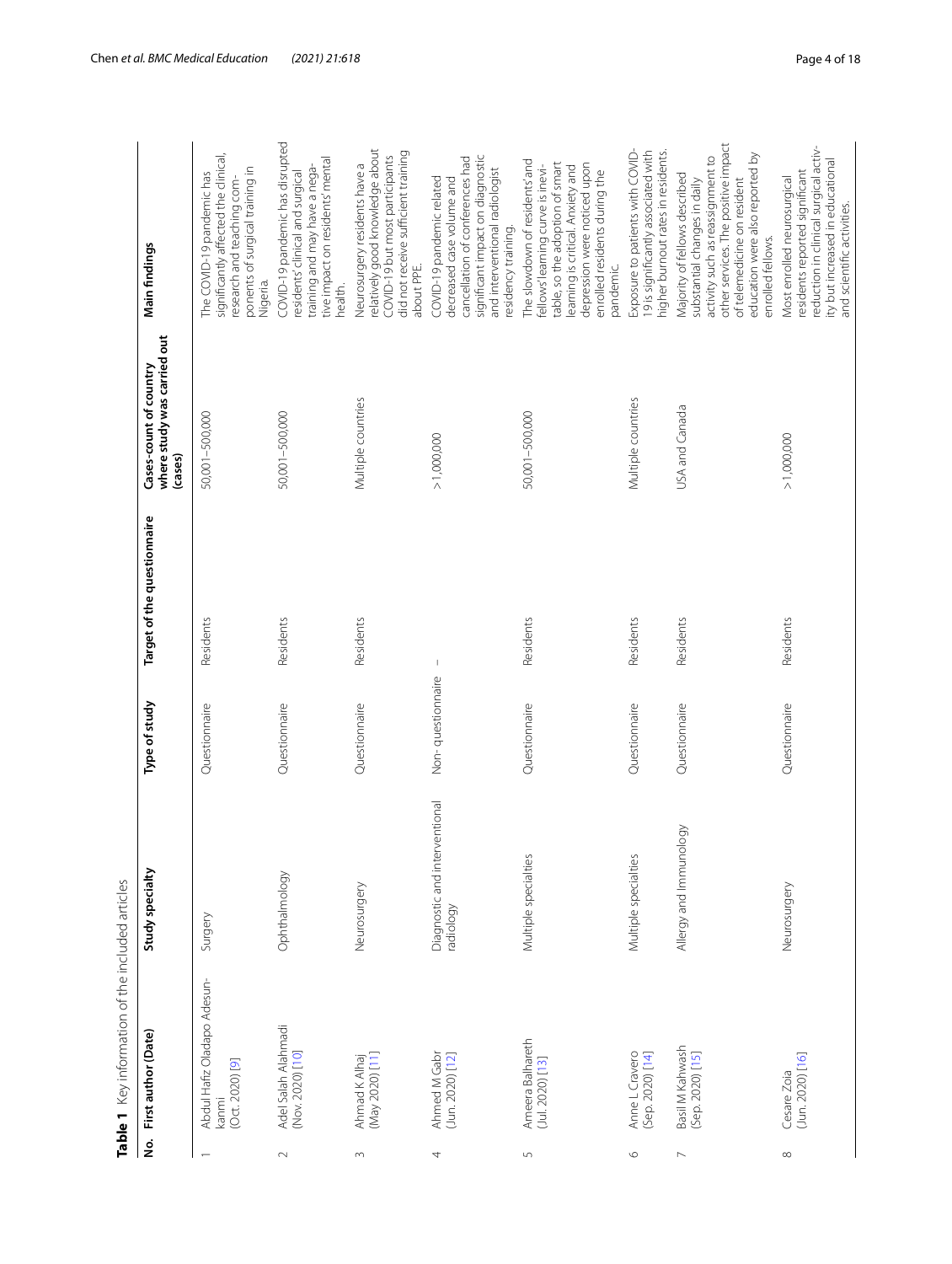|                | Table 1 (continued)                       |                                            |                   |                             |                                                                  |                                                                                                                                                                                                                                                                                   |
|----------------|-------------------------------------------|--------------------------------------------|-------------------|-----------------------------|------------------------------------------------------------------|-----------------------------------------------------------------------------------------------------------------------------------------------------------------------------------------------------------------------------------------------------------------------------------|
| <u>ہ</u>       | First author (Date)                       | Study specialty                            | Type of study     | Target of the questionnaire | where study was carried out<br>Cases-count of country<br>(cases) | Main findings                                                                                                                                                                                                                                                                     |
| $\circ$        | Christoph Roemmele<br>(May 2020) [17]     | Endoscopy                                  | Non-questionnaire | $\mathbb{I}$                | > 1,000,000                                                      | gastroenterology fellows in a high-<br>COVID-19 outbreak has a negative<br>impact on endoscopy training of<br>volume center in Germany.                                                                                                                                           |
| $\supseteq$    | (Jun. 2020) [18]<br>Davide Pertile        | Surgery                                    | Questionnaire     | Residents                   | > 1,000,000                                                      | gram of surgical residents in Italy.<br>COVID-19 pandemic has severely<br>impacted the educational pro-                                                                                                                                                                           |
| $\equiv$       | [Nay 2020) [19]<br>Deepak Mishra          | Ophthalmology                              | Questionnaire     | Residents                   | > 1,000,000                                                      | surgical training while most found<br>ful. The residents' perceived stress<br>affected their learning, especially<br>online classes and webinars use-<br>levels were higher than normal<br>COVID-19 lockdown adversely<br>Most participants felt that the<br>during the lockdown. |
| $\supseteq$    | Devang Odedra<br>(Jun. 2020) [20]         | Diagnostic and interventional<br>radiology | Questionnaire     | Residents                   | 500,001-1,000,000                                                | various domains of the radiology<br>residency programs, which has<br>been mitigated by several new<br>The COVID-19 pandemic has<br>technology-based strategies.<br>had a significant impact on                                                                                    |
| $\frac{1}{2}$  | Dong-Gune Chang<br>(Jul. 2020) [21]       | Orthopedics                                | Questionnaire     | Residents                   | 5001-50,000                                                      | significant impact on orthopedic<br>residency training on decreased<br>clinical experience and educa-<br>tional activity in South Korea.<br>COVID-19 pandemic had a                                                                                                               |
| $\overline{4}$ | E Christopher Ellison<br>(Aug. 2020) [22] | Surgery                                    | Questionnaire     | Residents                   | > 1,000,000                                                      | The pandemic has forced innova-<br>the adverse impact on residency<br>tion in clinical experiences and<br>didactic learning to deal with<br>training.                                                                                                                             |
| $\frac{5}{1}$  | Edward J Caruana (Oct. 2020)<br>[23]      | Cardiothoracic surgery                     | Questionnaire     | Residents                   | > 1,000,000                                                      | and mental health. Redeployment,<br>inadequate PPE, decreased case<br>concerned about their physical<br>thoracic surgical resident were<br>team meetings are major con-<br>volume and multi-disciplinary<br>Most of the respond cardio-<br>cerns.                                 |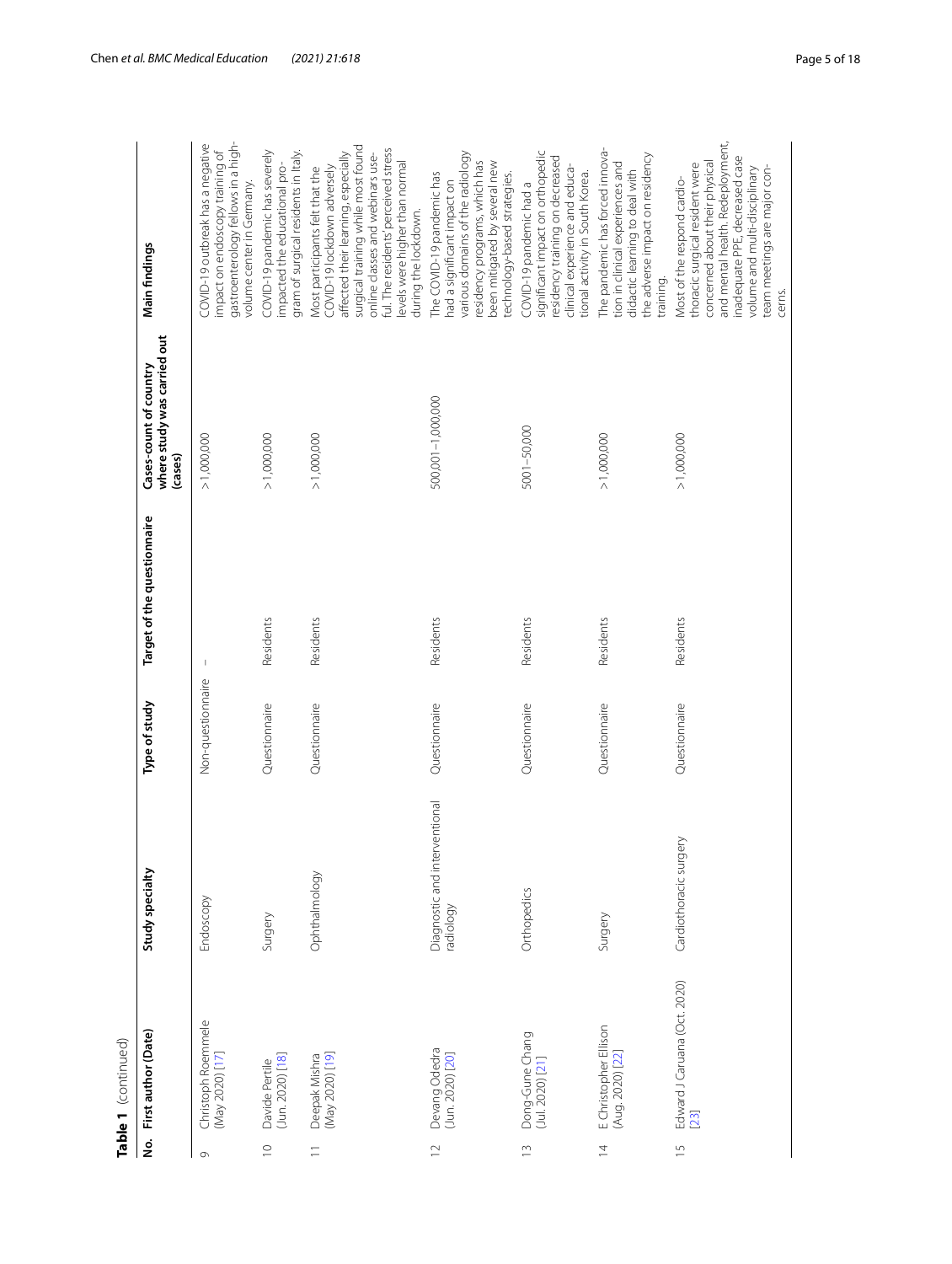|                         | Table 1 (continued)                        |                     |               |                             |                                                                  |                                                                                                                                                                                                                                                                      |
|-------------------------|--------------------------------------------|---------------------|---------------|-----------------------------|------------------------------------------------------------------|----------------------------------------------------------------------------------------------------------------------------------------------------------------------------------------------------------------------------------------------------------------------|
|                         | No. First author (Date)                    | Study specialty     | Type of study | Target of the questionnaire | where study was carried out<br>Cases-count of country<br>(cases) | Main findings                                                                                                                                                                                                                                                        |
| $\overline{6}$          | (Jul. 2020) [24]<br>Erin M White           | General surgery     | Questionnaire | Program directors           | > 1,000,000                                                      | learning opportunities for surgical<br>matically reduced in face-to-face<br>pandemic and all programs initi-<br>Program directors reported dra-<br>ated some strategies to protect<br>residents during the COVID-19<br>resident health.                              |
|                         | Francesco Bandi<br>(Jul. 2020) [25]        | Otorhinolaryngology | Questionnaire | Residents                   | > 1,000,000                                                      | the most contracted during the<br>reported by enrolled residents<br>as the activity perceived to be<br>Surgical training has been<br>pandemic.                                                                                                                       |
| $\frac{\infty}{\infty}$ | Garrett N Coyan<br>(Aug. 2020) [26]        | Thoracic surgery    | Questionnaire | Program directors           | > 1,000,000                                                      | experience, but most participants<br>Thoracic surgery program direc-<br>tors reported several changes in<br>the delivery of training program<br>including decreased operative<br>are confident that graduating<br>thoracic surgery residents will<br>finish on time. |
| $\circ$                 | Gaurav Kumar Upadhyaya<br>(Jul. 2020) [27] | Orthopedics         | Questionnaire | Residents                   | > 1,000,000                                                      | disrupted the education and train-<br>COVID-19 pandemic has severely<br>ing of the orthopedic residents<br>in India.                                                                                                                                                 |
| $\infty$                | Geoffrey H Rosen<br>(May 2020) [28]        | Urology             | Questionnaire | Program directors           | > 1,000,000                                                      | from urology related clinical duties<br>wellness is a priority for program<br>Residents have more time away<br>including redeployment and<br>directors.                                                                                                              |
| ಸ                       | Giovanna Bitonti<br>(Jul. 2020) [29]       | Gynecology          | Questionnaire | Residents                   | > 1,000,000                                                      | residency training program and<br>new strategies are necessary to<br>minimize training deficiencies.<br>considerable negative impact<br>on obstetrics and gynecology<br>COVID-19 pandemic had a                                                                      |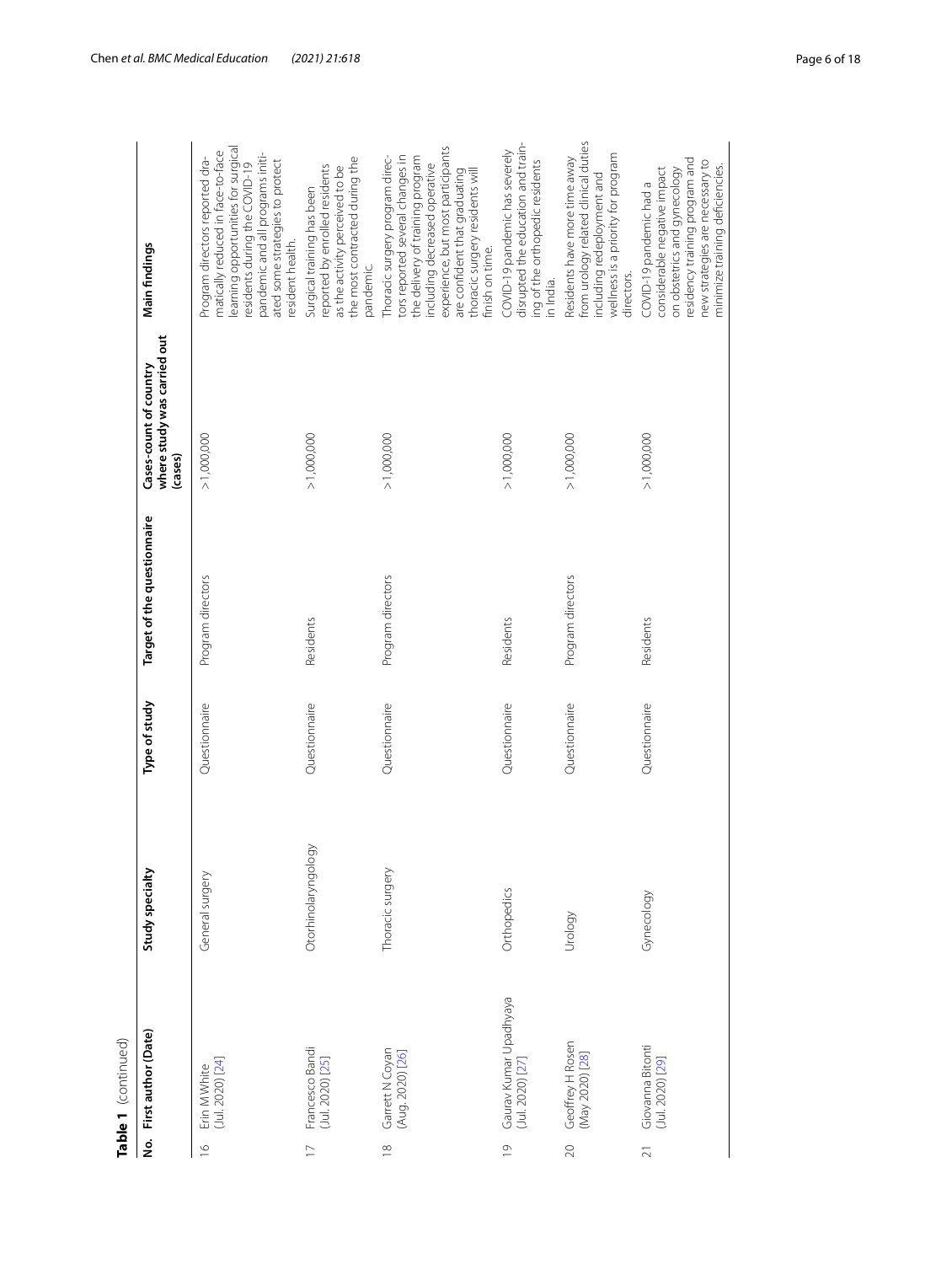|                | Table 1 (continued)                   |                                            |                   |                             |                                                                  |                                                                                                                                                                                                                                                                                                                   |
|----------------|---------------------------------------|--------------------------------------------|-------------------|-----------------------------|------------------------------------------------------------------|-------------------------------------------------------------------------------------------------------------------------------------------------------------------------------------------------------------------------------------------------------------------------------------------------------------------|
| <u>ؤ</u>       | First author (Date)                   | Study specialty                            | Type of study     | Target of the questionnaire | where study was carried out<br>Cases-count of country<br>(cases) | Main findings                                                                                                                                                                                                                                                                                                     |
| $\mathfrak{D}$ | (Jul. 2020) [30]<br>Hassan Aziz       | General surgery                            | Questionnaire     | Residents                   | > 1,000,000                                                      | pandemic is increased educational<br>COVID-19 has significant impact<br>didactics and should be contin-<br>tion. Except to negative impact,<br>on surgical training and educa-<br>a positive consequence of the<br>ued after the pandemic                                                                         |
| 23             | Hsiang-Yun Lo<br>(Sep. 2020) [31]     | Emergency medicine                         | Non-questionnaire |                             | $1 - 5000$                                                       | decreased emergency medicine<br>portion of emergency medicine<br>residency training were affected<br>by the pandemic, with pediatric<br>emergency medicine being the<br>gency department volume and<br>residents' clinical exposure. All<br>engendered a reduced emer-<br>The COVID-19 pandemic<br>most affected. |
| 24             | (Jun. 2020) [32]<br>Jared Johnson     | Pediatric Otorhinolaryngology              | Questionnaire     | Program directors           | >1,000,000                                                       | ship directors reported the COVID-<br>experience have been significantly<br>19 pandemic has had a significant<br>impact on training program, with<br>their fellows surgical and clinical<br>Pediatric otolaryngology fellow-<br>the majority feeling that both<br>impacted.                                       |
| 25             | Jessica B Robbins<br>(Jun. 2020) [33] | Diagnostic and interventional<br>radiology | Questionnaire     | Program directors           | > 1,000,000                                                      | reported COVID-19 pandemic has<br>markedly impacted the perceived<br>missions of radiology residency<br>well-being and educational<br>Enrolled program directors<br>programs across the U.S.                                                                                                                      |
| $\beta$        | Jian Zheng<br>(Jun. 2020) [34]        | General surgery                            | Questionnaire     | Residents                   | > 1,000,000                                                      | the examinations and inadequate<br>tion but were more concerned in<br>requirements for board examina-<br>the potential delay in the date of<br>preparedness for these examina-<br>not as concerned with the case<br>Enrolled chief residents were<br>tions                                                        |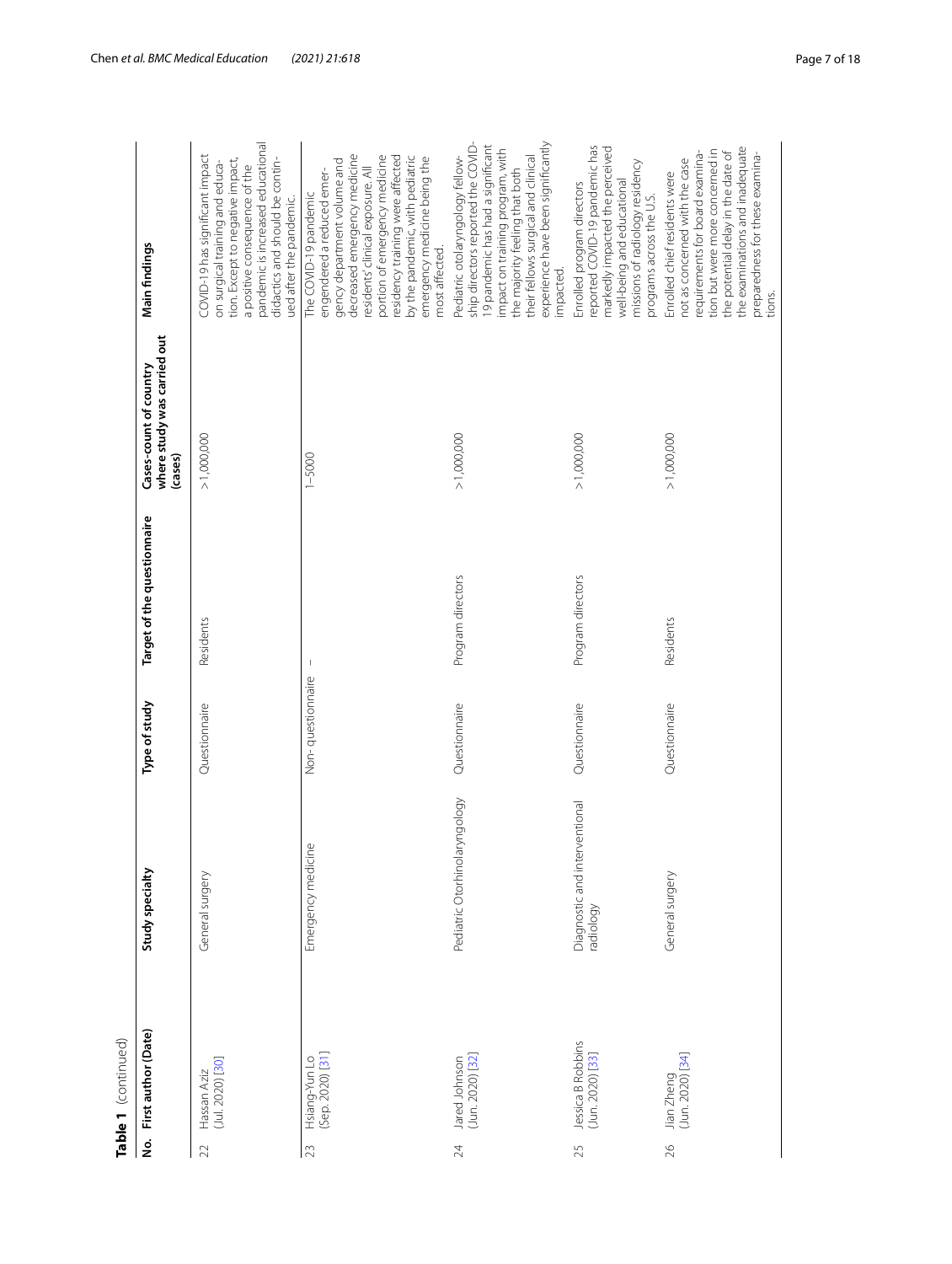|                | Table 1 (continued)                      |                            |                   |                                 |                                                                  |                                                                                                                                                                                                                                                                                               |
|----------------|------------------------------------------|----------------------------|-------------------|---------------------------------|------------------------------------------------------------------|-----------------------------------------------------------------------------------------------------------------------------------------------------------------------------------------------------------------------------------------------------------------------------------------------|
| غ<br>ج         | First author (Date)                      | Study specialty            | Type of study     | Target of the questionnaire     | where study was carried out<br>Cases-count of country<br>(cases) | Main findings                                                                                                                                                                                                                                                                                 |
| 27             | Johnathan A Khusid<br>(May 2020) [35]    | Urology                    | Questionnaire     | Residents                       | > 1,000,000                                                      | providing support at the residency<br>residents' well-being and educa-<br>program and institutional levels,<br>telehealth education programs<br>and fostering a sense of shared<br>patients may optimize urology<br>Advocating for adequate PPE,<br>responsibility for COVID-19<br>tion.      |
| 28             | Joshua D Burks<br>(Sep. 2020) [36]       | Neurosurgery               | Non-questionnaire | $\mathsf I$                     | > 1,000,000                                                      | mpact of the COVID-19 pandemic<br>residents and areas of the surgery.<br>training is different from levels of<br>on neurosurgery residency                                                                                                                                                    |
| 29             | Julia R Coleman<br>(Sep. 2020) [37]      | Surgery                    | Questionnaire     | Residents                       | > 1,000,000                                                      | cal residents. Increased PPE access<br>items to response for major health<br>in high-risk groups are actionable<br>COVID-19 pandemic has a signifi-<br>cant impact on the lives of surgi-<br>and wellness resources targeting<br>crisis during the pandemic.                                  |
| $\approx$      | Katarzyna M Pawlak<br>(Jun. 2020) [38]   | Gastrointestinal Endoscopy | Questionnaire     | Residents                       | Multiple countries                                               | restrictions in endoscopic volumes<br>high rates of anxiety and burnout<br>COVID-19 pandemic has led to<br>and endoscopy training, with<br>among endoscopy residents<br>worldwide.                                                                                                            |
| $\overline{5}$ | Katherine E Fero<br>(May 2020) [39]      | Vrology                    | Questionnaire     | Residents and program directors | > 1,000,000                                                      | decreased case volume, increased<br>activities via virtual platforms. Pro-<br>on surgical training and increased<br>use of telehealth and educational<br>gram directors and residents per-<br>ceive an overall negative impact<br>Enrolled participants reported<br>anxiety about competency. |
| $\Im$          | Khurram Shahzad Khan<br>(Aug. 2020) [40] | Surgery                    | Questionnaire     | Residents                       | > 1,000,000                                                      | unprecedented negative impact<br>on all aspects of core surgical<br>COVID-19 pandemic has an<br>training.                                                                                                                                                                                     |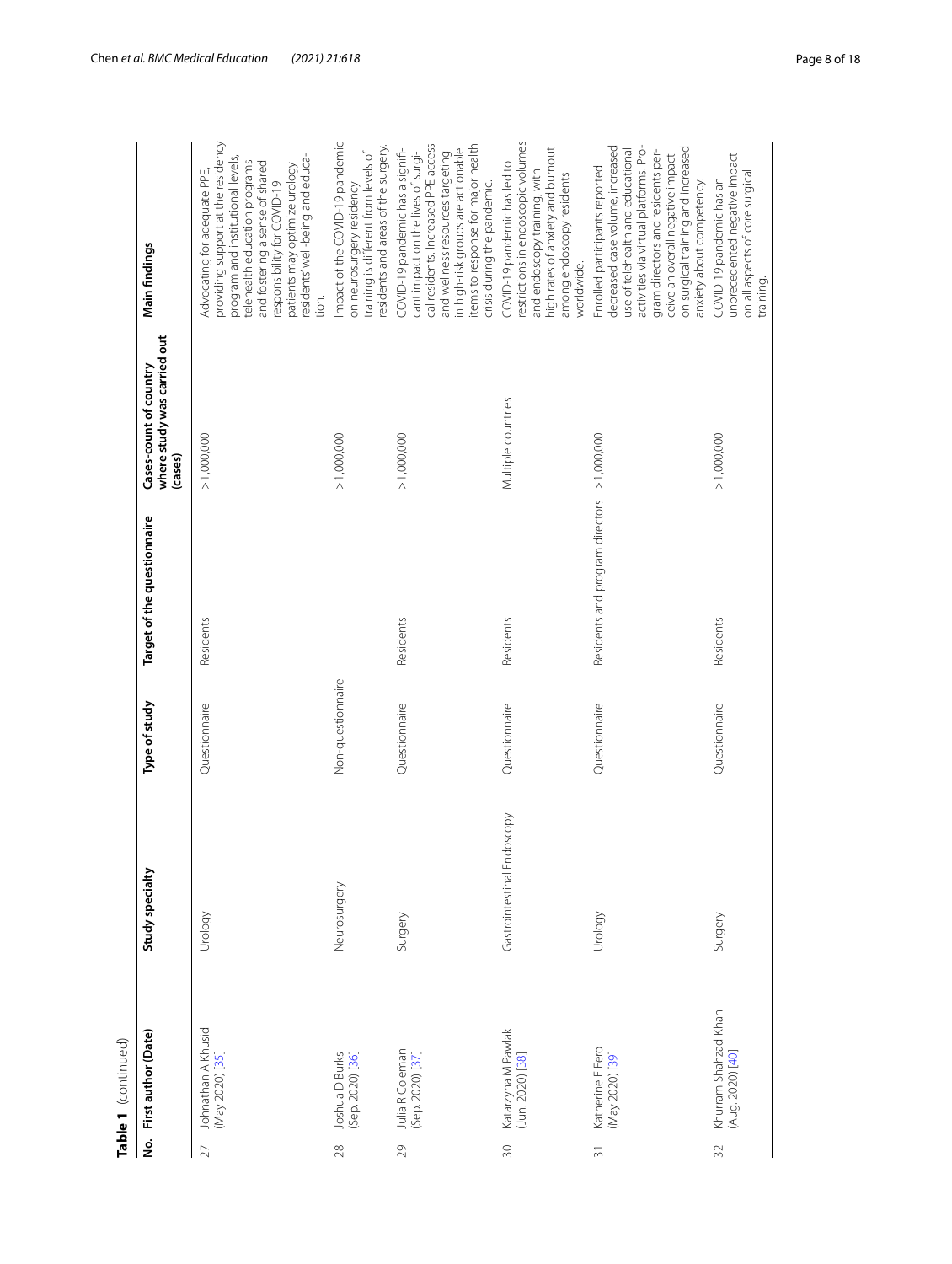|                 | Table 1 (continued)                             |                      |                   |                             |                                                                  |                                                                                                                                                                                                                                                                                                     |
|-----------------|-------------------------------------------------|----------------------|-------------------|-----------------------------|------------------------------------------------------------------|-----------------------------------------------------------------------------------------------------------------------------------------------------------------------------------------------------------------------------------------------------------------------------------------------------|
| ġ               | First author (Date)                             | Study specialty      | Type of study     | Target of the questionnaire | where study was carried out<br>Cases-count of country<br>(cases) | Main findings                                                                                                                                                                                                                                                                                       |
| 33              | (Oct. 2020) [41]<br>Kofi Clarke                 | Gastrointestinology  | Questionnaire     | Residents                   | > 1,000,000                                                      | COVID-19 pandemic has impacted<br>endoscopy, inpatient and outpa-<br>GI fellowship training in the U.S.<br>tient activities, and educational<br>in multiple aspects, including<br>conferences.                                                                                                      |
| 34              | Madhusudan Ganigara<br>(Oct. 2020) [42]         | Pediatric cardiology | Questionnaire     | Residents                   | > 1,000,000                                                      | curriculum offers advantages that<br>may mitigate some negative con-<br>COVID-19 pandemic have greatly<br>learning platforms. This survey<br>increased utilization of online<br>reveals that an online lecture<br>sequences of the pandemic.<br>Restrictions imposed by the                         |
| 35              | Mariantonia Ferrara<br>$(Jun. 2020)$ [43]       | Ophthalmology        | Questionnaire     | Residents                   | Multiple countries                                               | reported decreased of clinical and<br>surgical activities. Application of<br>new technology-based tools is<br>The vast majority of residents<br>needed.                                                                                                                                             |
| 36              | Medalit E Huamanchumo-Suyon<br>(Oct. 2020) [44] | General surgery      | Questionnaire     | Residents                   | > 1,000,000                                                      | residents reported that the impact<br>The impact of COVID-19 has been<br>of COVID-19 in their training was<br>reflected in a decreased number<br>sion of rotations. The majority of<br>of elective surgical procedures,<br>department and the suspen-<br>daily activities in the surgery<br>severe. |
| $\overline{57}$ | Melissa K Meghpara<br>(Nov. 2020) [45]          | Surgery              | Non-questionnaire | $\,$ $\,$                   | > 1,000,000                                                      | surgical staff. The strengths of the<br>repurposing allowed the team to<br>meet the demands posed by the<br>department for the concerns of<br>the pandemic has involved all<br>Repurposing the surgical<br>pandemic.                                                                                |
| $38$            | Muhammad Osama<br>(Jun. 2020) [46]              | Surgery              | Questionnaire     | Residents                   | 500,001-1,000,000                                                | hands-on and clinical case volume<br>were found during the pandemic<br>acquiring the infection should be<br>Psychological burdens of fear of<br>in surgical residency training.<br>Reduction in working hours,<br>addressed.                                                                        |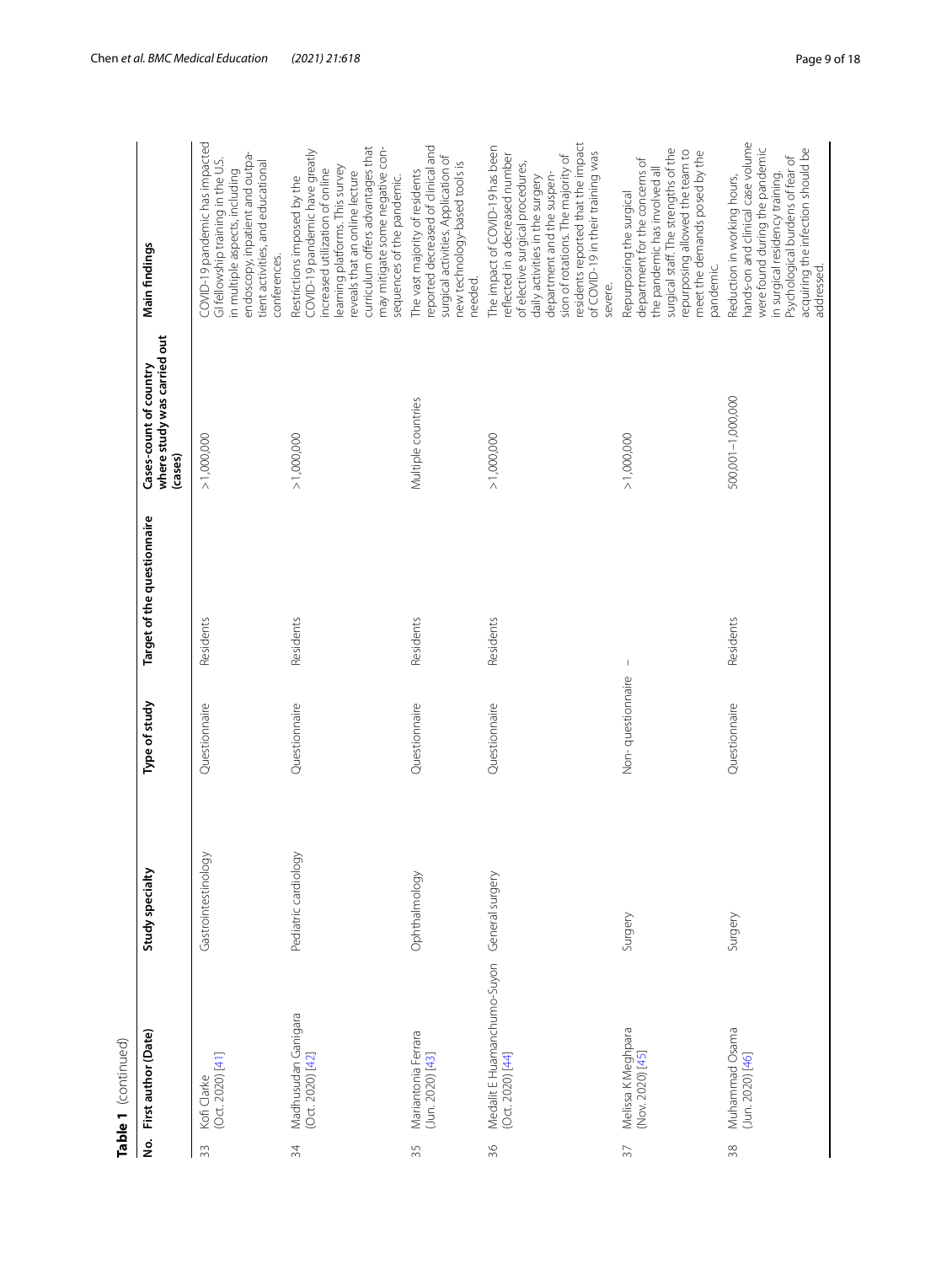|                             | Table 1 (continued)                             |                      |                   |                             |                                                                  |                                                                                                                                                                                                                                                                                     |
|-----------------------------|-------------------------------------------------|----------------------|-------------------|-----------------------------|------------------------------------------------------------------|-------------------------------------------------------------------------------------------------------------------------------------------------------------------------------------------------------------------------------------------------------------------------------------|
| ە<br>S                      | First author (Date)                             | Study specialty      | Type of study     | Target of the questionnaire | where study was carried out<br>Cases-count of country<br>(cases) | Main findings                                                                                                                                                                                                                                                                       |
| $\mathcal{S}^{\mathcal{C}}$ | Nahuel Paesano<br>(Jul. 2020) [47]              | Urology              | Questionnaire     | Residents                   | Multiple countries                                               | COVID-19 pandemic is negatively<br>grams. It is necessary to continue<br>and allocate time and resources<br>to generate accessible tools for<br>with technological innovation<br>impacting the residency pro-<br>future training.                                                   |
| $\varphi$                   | Natalie A Homer<br>(Oct. 2020) [48]             | Oculoplasty          | Questionnaire     | Residents                   | > 1,000,000                                                      | overall subspecialty education and<br>During the COVID-19 restrictions<br>regarding a negative impact on<br>most participated in emergent<br>telemedicine curriculum. Most<br>residents expressed concern<br>clinical activities and novel<br>surgical confidence.                  |
| $\frac{4}{5}$               | Neo Poyiadji<br>(Sep. 2020) [49]                | Diagnostic radiology | Non-questionnaire | $\mathsf I$                 | > 1,000,000                                                      | marked decrease in radiology resi-<br>dent imaging interpretation vol-<br>ume and has had a tremendous<br>COVID-19 pandemic caused a<br>impact on resident education.                                                                                                               |
| $\overline{4}$              | Paloma Del C Monroig-Bosque<br>(Jul. 2020) [50] | Pathology            | Non-questionnaire | T                           | > 1,000,000                                                      | resulted in optimization of patient<br>Redeploying pathology residents<br>in unique learning opportunities.<br>tion through active involvement<br>during the COVID-19 pandemic<br>continuous high-quality educa-<br>safety and helped to maintain<br>care while ensuring residents' |
| $\frac{1}{4}$               | Panayiotis D Megaloikonomos<br>(Jul. 2020) [51] | Orthopedics          | Questionnaire     | Residents                   | Multiple countries                                               | training in orthopedic and trauma<br>surgical and educational activities<br>would have a great effect on their<br>Most respond residents in Europe<br>felt the decrease in clinical,<br>field.                                                                                      |
| $\ddot{4}$                  | Panayiotis E Pelargos<br>(Aug. 2020) [52]       | Neurosurgery         | Questionnaire     | Residents                   | Multiple countries                                               | increased didactic time and using<br>and a reduction in operative case<br>experienced reduced work hours<br>volumes. Adaptions including<br>All enrolled residents have<br>electronic platforms.                                                                                    |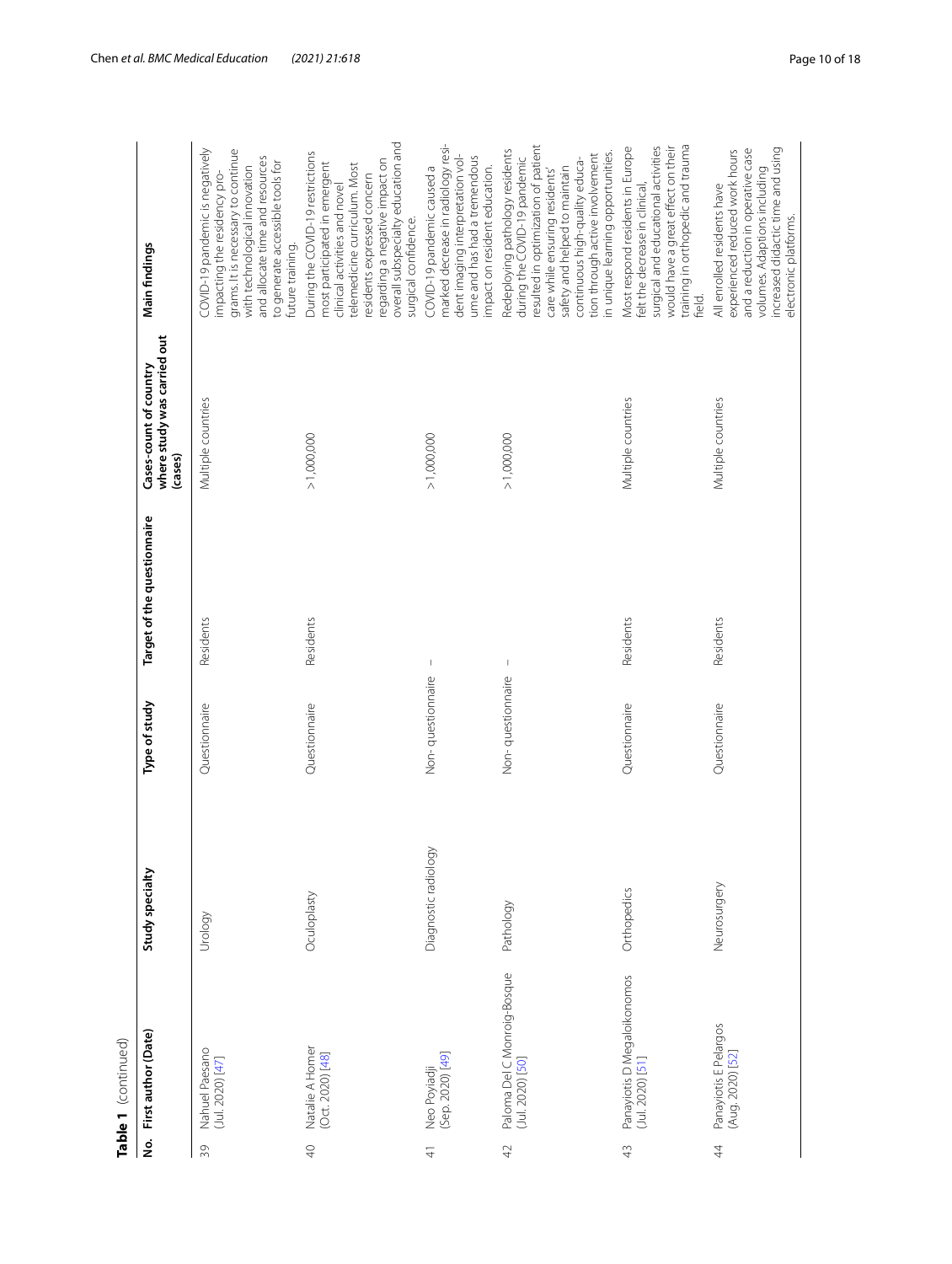|                | Table 1 (continued)                   |                                            |                   |                                             |                                                                  |                                                                                                                                                                                                                               |
|----------------|---------------------------------------|--------------------------------------------|-------------------|---------------------------------------------|------------------------------------------------------------------|-------------------------------------------------------------------------------------------------------------------------------------------------------------------------------------------------------------------------------|
| ġ              | First author (Date)                   | Study specialty                            | Type of study     | Target of the questionnaire                 | where study was carried out<br>Cases-count of country<br>(cases) | Main findings                                                                                                                                                                                                                 |
| 45             | Raphael E Huntley<br>(Aug. 2020) [53] | Oral and Maxillofacial Surgery             | Questionnaire     | Residents                                   | > 1,000,000                                                      | completion of graduation require-<br>Residents' concerns on availability<br>of PPE, operative experience and<br>COVID-19 pandemic has great<br>cial surgery residency training.<br>impact on oral and maxillofa-<br>ments.    |
| $\frac{4}{5}$  | Robert J Rothrock<br>(Jul. 2020) [54] | Neurosurgery                               | Non-questionnaire | $\mathbb{I}$                                | > 1,000,000                                                      | the study period and 83.8% reduc-<br>10 pandemic, 59.4% reduction in<br>During the height of the COVID-<br>daily neurosurgical census over<br>tion in case volume compared<br>with similar period in 2019.                    |
| $\overline{4}$ | S Veerasuri<br>(Jul. 2020) [55]       | Diagnostic and interventional<br>radiology | Questionnaire     | Residents                                   | > 1,000,000                                                      | have been significant changes to<br>impact on training and residents'<br>ogy workload, and the nature of<br>departmental workflows, radiol-<br>daily work thus had a significant<br>During the pandemic, there<br>well-being. |
| $\frac{8}{4}$  | (Aug. 2020) [56]<br>Samit Shah        | Interventional cardiology                  | Questionnaire     | Residents and program directors             | > 1,000,000                                                      | tional cardiology fellowship train-<br>The pandemic affected interven-<br>ing in the U.S. with many fellows<br>at risk of not satisfying program<br>procedural requirements.                                                  |
| $\frac{1}{2}$  | (May 2020) [57]<br>Tanush Gupta       | Interventional cardiology                  | Questionnaire     | Residents and program directors > 1,000,000 |                                                                  | The pandemic caused a marked<br>impacted interventional cardiol-<br>catheterization laboratory and<br>volume reduction in cardiac<br>ogy fellowship training.                                                                 |
| 50             | $(Jun. 2020)$ [58]<br>Theresa Guo     | Otolaryngology                             | Questionnaire     | Residents                                   | Multiple countries                                               | ing had been negatively impacted<br>felt that their education and train-<br>The majority of respond residents<br>by the pandemic in particular in<br>surgical training.                                                       |
| $\overline{5}$ | Tonya W An<br>(Aug. 2020) [59]        | Orthopedics                                | Questionnaire     | Residents                                   | > 1,000,000                                                      | oritization of resident safety and<br>of strategies to provide essential<br>necessary training accommoda-<br>Programs currently use a variety<br>orthopedic care. Continued pri-<br>tions is needed.                          |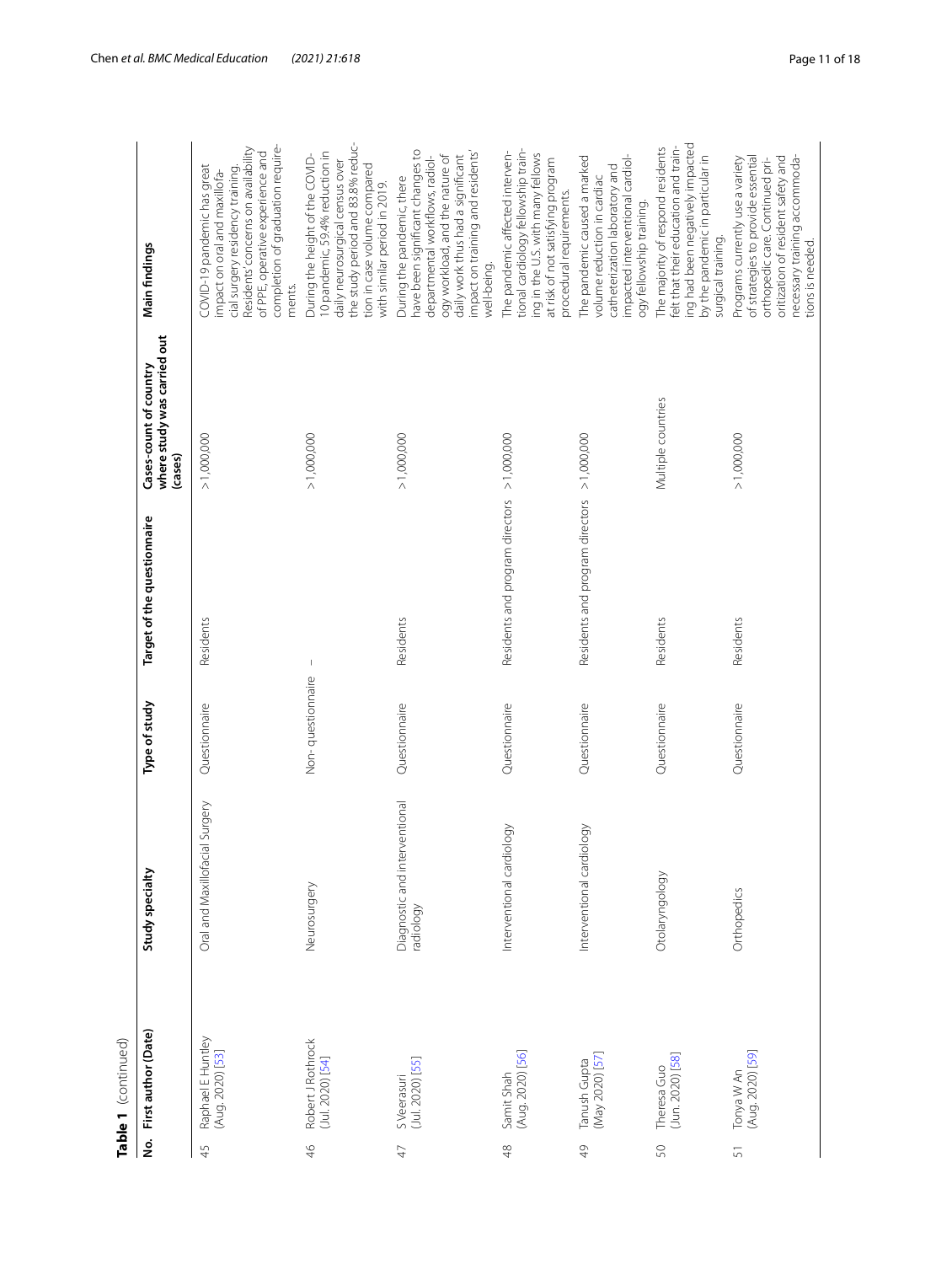| t |
|---|
| c |
|   |
|   |

| Table 1 (continued)                        |                                       |                   |                             |                                                                  |                                                                                                                                                                                                                                          |
|--------------------------------------------|---------------------------------------|-------------------|-----------------------------|------------------------------------------------------------------|------------------------------------------------------------------------------------------------------------------------------------------------------------------------------------------------------------------------------------------|
| No. First author (Date)                    | Study specialty                       | Type of study     | Target of the questionnaire | where study was carried out<br>Cases-count of country<br>(cases) | Main findings                                                                                                                                                                                                                            |
| Virginia K Singla<br>(Nov. 2020) [60]      | Cardiovascular Electrophysiol-<br>Soo | Questionnaire     | Program directors           | >1,000,000                                                       | do not anticipate major barriers to<br>electrophysiology procedures, but<br>dural volume for clinical cardiac<br>resulted in a decrease in proce-<br>the majority of the participants<br>The COVID-19 pandemic has<br>timely graduation. |
| Zaid S Aljuboori<br>(Oct. 2020) [61]<br>53 | Neurosurgery                          | Non-questionnaire | I                           | >1,000,000                                                       | operative volume in neurosurgery<br>Increased research-related activi-<br>ties and research productivity<br>residency training programs.<br>A significant reduction in<br>were also reported.                                            |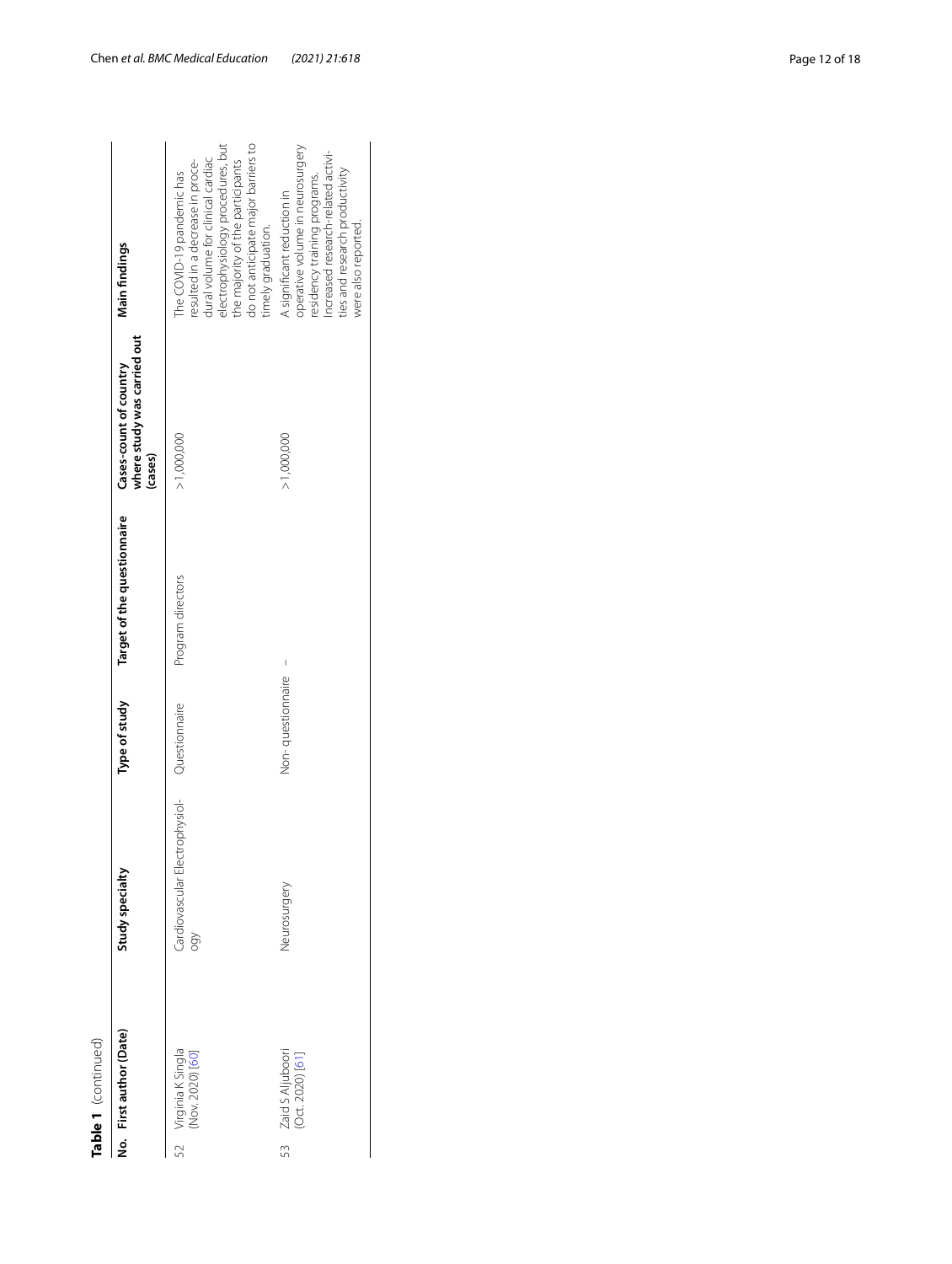

# <span id="page-12-0"></span>**Possible efects of the COVID-19 pandemic on residency training**

We summarize the efect of the COVID-19 pandemic of residency training mentioned in these articles in Table [3](#page-13-2). The most common effect of the pandemic on residency training was decreased clinical experience and failure to meet the training requirements of the specialty. Change in the working hours of residents varied based on hospital and specialty. Some articles reported decreased working hours because of reduced patient volume and elective operations. However, some residents may have experienced increased burdens because of extra work due to the pandemic. Educational activities such as lectures or case discussions may have increased or decreased depending on the situation. Furthermore, some articles mentioned redeployment to other tasks to manage the COVID-19 pandemic and some COVID-19-related problems, such as inadequate personal protective equipment (PPE) and quarantine policies. Moreover, residents had worse mental health and increased anxiety regarding their board exams and career.

# **Discussion**

Our study is the frst to systematically review and analyze published academic articles focusing on the efect of the COVID-19 pandemic on residency training after 1 year of the pandemic. We provided statistical information on the publication timeline, geographic distribution, publication types, and study specialties. In addition, we summarized the effect of the COVID-19 pandemic on residency training narratively.

The World Health Organization declared COVID-19 a pandemic on March 11, 2020. With respect to the global accumulation of cases, the number of confrmed patients with COVID-19 exceeded 1 million on April 2, and the number of deaths due to COVID-19 exceeded 100,000 on April 10  $[62]$  $[62]$ . The first original article on residency training during the pandemic was published on May 16, and publication on this topic peaked in July with 12 articles  $[57]$  $[57]$ . This timeline reflects rapid intensification of the global pandemic in this period, which afected residency training in many specialties. Additionally, several developed countries, such as the United States, Italy, and the United Kingdom, had a rapidly increasing number of COVID-19 cases at this time, which may have been the reason for the increasing number of studies on this topic in these countries, given their focus on research and medical education. Although number of afected cases in countries apart from Americas and Europe is high, the publications carried out from these regions are disproportionately low. It may relate to research energy of individual country, publication bias or selection bias from our inclusion language criteria. Owing to lack of adequate publications, we cannot make a comprehensive between-country comparison of the impact on residency training and further investigation is warranted in the future.

Regarding geographic distribution, the studies were globally distributed, having been conducted in both developed or developing countries, and several multinational studies were also noted. Although the United States was responsible for almost half the articles reviewed, the results suggested that residency training programs were being afected globally by the COVID-19 pandemic. The effect of the pandemic on residency training should be identifed by residency training program directors, and rolling adjustments and training program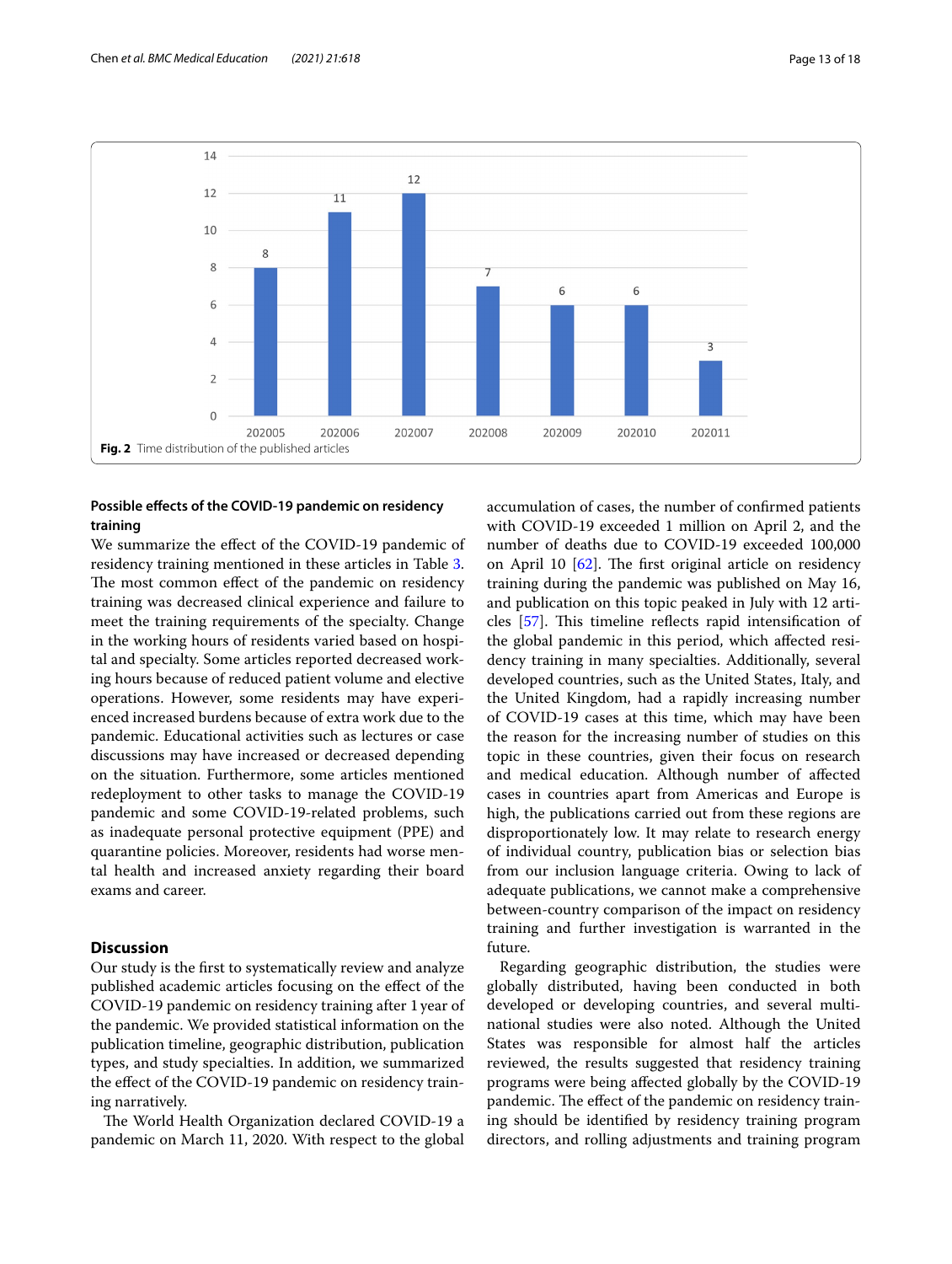

<span id="page-13-1"></span><span id="page-13-0"></span>**Table 2** Distribution of included articles by specialty

| Study field    | Article number (n) | $\%$  |
|----------------|--------------------|-------|
| Surgical       | 36                 | 67.92 |
| Medical        | 6                  | 11.32 |
| Interventional | 9                  | 16.98 |
| Multiple       |                    | 377   |

revisions are necessary to provide adequate training and maintain consistent quality during the pandemic.

The majority of the studies were published in countries severely afected by the pandemic, and therefore, medical education and residency training were substantially afected in these countries. Fewer elective operations because of policies established during the pandemic were noted in some specialties, such as urology, orthopedics, plastic surgery, and diagnostic angiography [[12,](#page-15-9) [63](#page-17-6)[–65](#page-17-7)]. The policies of lockdown and quarantine reduced patient volume for some diseases, such as trauma and infectious diseases, which induced less clinical exposure [\[66,](#page-17-8) [67](#page-17-9)]. Redeployment and reassignment of residents occurred for pandemic-related work [\[41](#page-16-25)]. All these factors contributed to possible inadequate training and failure to meet the requirements of training programs.

Surgical specialties were the most and frst afected. Elective surgeries were cancelled or postponed during the pandemic, providing less practice and experience for the residents [[63–](#page-17-6)[65](#page-17-7), [67\]](#page-17-9). Additionally, residents in surgical specialties were redeployed to manage patients with COVID-19 or perform other work due to medical resource reallocation, disrupting their original surgical training courses. Another disruption was the "stay at home" policy, which resulted in fewer trauma cases and related surgeries [[68\]](#page-17-10). All these factors afected surgical resident training. A similar situation occurred in interventional medical felds, such as radiology, cardiology, and gastroenterology [\[12](#page-15-9), [69,](#page-17-11) [70](#page-17-12)]. Hands-on practice and on-the-job skill development in residency training were afected during the pandemic.

<span id="page-13-2"></span>

|  |  |  |  | Table 3 Summary of the effect of the COVID-19 pandemic on residency training |
|--|--|--|--|------------------------------------------------------------------------------|
|--|--|--|--|------------------------------------------------------------------------------|

| <b>Theme</b>                                                                             | Number of included<br>original articles<br>mentioned (N) |
|------------------------------------------------------------------------------------------|----------------------------------------------------------|
| Decreased clinical experience and reduced case volume                                    | 51 (96.23%)                                              |
| Working hours and burnout: may increase or decrease                                      | 33 (62.26%)                                              |
| Educational activity: may increase or decrease (lectures and case discussions)           | 28 (52.83%)                                              |
| COVID-19-related problems: inadequate personal protective equipment, quarantine policies | 18 (33.96%)                                              |
| Redeployment to manage the COVID-19 pandemic                                             | 14 (26.41%)                                              |
| Failure to meet training requirements                                                    | 12 (22.64%)                                              |
| Anxiety regarding board exams and career                                                 | 7 (13.21%)                                               |
| Decreased quality of life and worse mental health                                        | 6 (11.32%)                                               |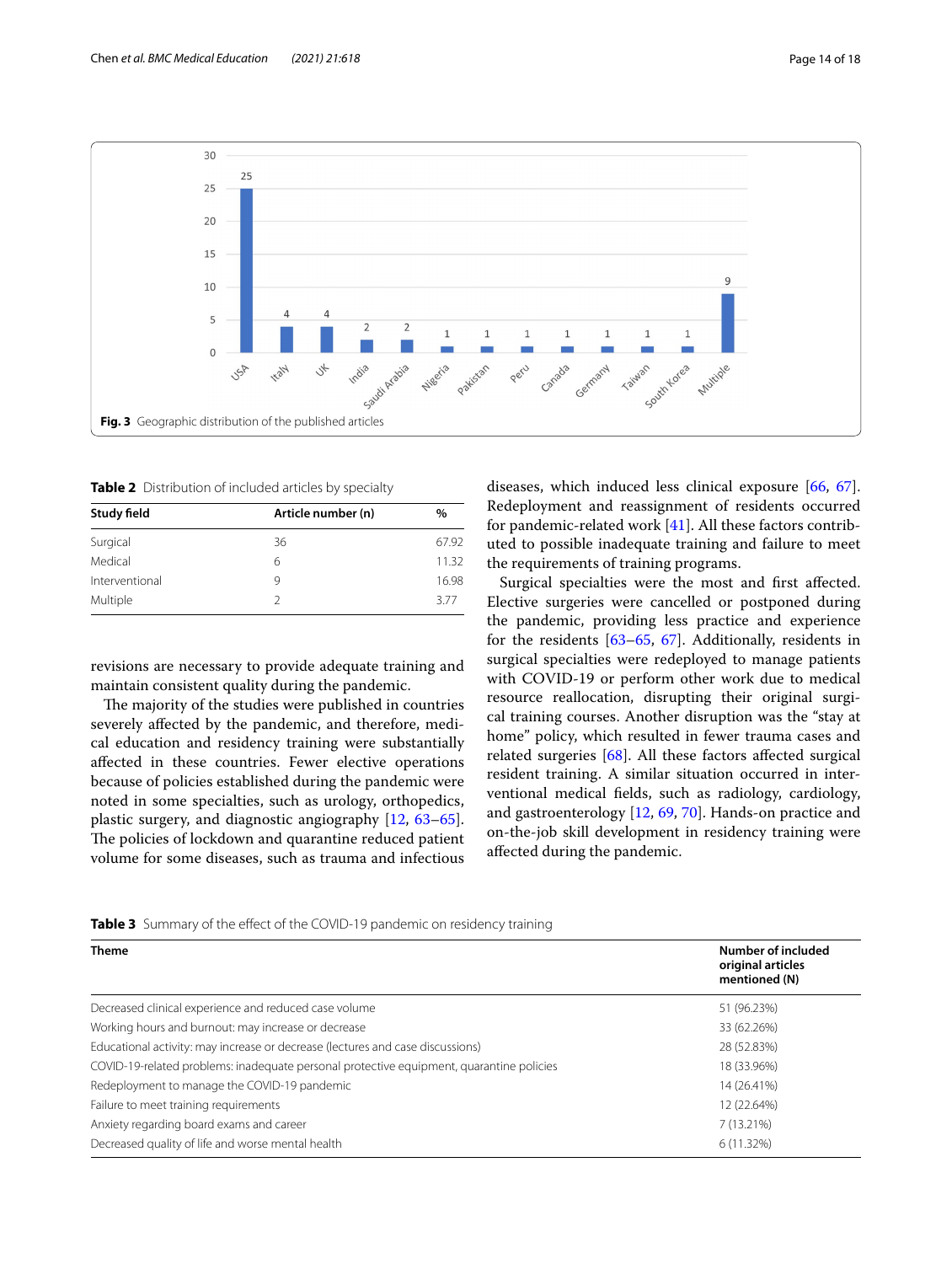Although the efect of COVID-19 on the internal medicine feld was rarely mentioned in the articles, the infuence still existed. Residents focused on treating patients with COVID-19, which decreased their clinical experience with other diseases  $[15]$ . The fear of becoming infected with COVID-19 in hospitals reduced patient volume, except for patients with possible or confrmed COVID-19 [\[71](#page-17-13)]. Moreover, the policy of wearing a mask decreased the incidence of infectious diseases such as influenza  $[72]$  $[72]$ . These conditions occurred in many countries, even in those less severely afected by the pandemic. Lo et al. published an observational study on the efect of the COVID-19 pandemic on emergency medicine residency training in a teaching hospital in Taiwan [[31\]](#page-16-15). As of this writing, in Taiwan, the number of patients with confrmed COVID-19 has remained under 1000, no largescale lockdown has been implemented, and the health care system is robust. However, signifcant decreases were nevertheless noted in case volume and residents' clinical exposure in Taiwan. Yet, the real efect of decreased clinical exposure is unknown because no study has assessed the learning outcomes of residents undergoing training during the pandemic. Other than negative impact, studies also revealed some positive impact worth mentioning and included implementation of new technology educational tools, higher quality of live-streamed didactic lectures, broader applications of telemedicine, increased time on research activities and self-study. A study collected narrative impressions revealed some surgical residents considered the pandemic is a valuable chance to learn deeper on communicable diseases and to think of the entire body again rather than separate body organs.

The mental health and quality of life of residents have potentially been affected. The psychological pressure has been heavy when managing patients with COVID-19 because of infection risk and inadequate PPE in some hospitals. Quarantining due to caring for patients with confrmed COVID-19 and the fear of infecting family led residents to live alone with little family support [\[14](#page-15-11)]. Excessive working hours and burnout have been common, although these factors have varied by individual. These factors can induce a stressed and unhealthy mental state and impair learning [\[30\]](#page-16-14).

According to our results, most of the original studies used questionnaire surveys. In the early stage of the pandemic, the advantage of this research type was that it was quick, saved time, and was easily accessible [\[73](#page-17-15)]. The results of these questionnaire surveys with either residents or program directors as respondents exhibited high consistency and reflected the effect of the COVID-19 pandemic on residents. However, these questionnaire studies had some limitations, such as subjective

questions, voluntary response bias, and heterogeneity of respondents and institutional bias, which may limit their generalizability [[74\]](#page-17-16). Only nine studies had conducted objective investigations and had "real numbers" comparing the prepandemic and pandemic periods [\[17](#page-16-1), [31,](#page-16-15) [36](#page-16-20), [39,](#page-16-23) [45,](#page-16-29) [49,](#page-16-33) [50,](#page-16-34) [54](#page-16-38), [61](#page-17-4)]. These studies indicated the severity of the efect and identifed domains that were afected. Further research of this type is warranted to comprehensively understand the infuence of the pandemic. Although both residents and program directors have a high consistency on clinical training, educational modifcations and workforce restructuring issue, there are still some discrepancies. In a study discussing the impact on interventional cardiology, majority of residents believed that the pandemic afected their procedural competency but nearly all of the respond program directors believed that their residents would be ready for independent practice after completing the training year [[56\]](#page-16-40). Another study collected narrative responses the program directors also revealed a more positive impressions on impact of COVID-19 on residency training [[57\]](#page-17-0). Although there are some discrepancies on clinical competency, both residents and program directors believe that the pandemic would not afect their ability to pass the board examination and it is not necessary to extend the training course [[39\]](#page-16-23).

Because insufficient training was a concern, some assisted teaching methods were suggested and attempted by medical educators and clinical teachers. These assisted methods included simulations, online courses, the fipped classroom approach, and virtual reality/augmented reality [\[22](#page-16-6), [75,](#page-17-17) [76](#page-17-18)]. Although these methods were adopted by many training program directors to compensate for the decreased clinical exposure and practice, the efect of doing so remained unknown because comparing learning outcomes between residency training in prepandemic and pandemic periods was impossible at this time. Extending training courses and delaying specialty board exams were considered options, but doing so could afect career planning and the quality of life of residents. The articles related to assisted teaching methods and adjustments were not included in our analysis because most of them were review articles rather than original works and failed to provide data regarding the efect. Although assisted teaching methods and adjusting training courses appear necessary, research must be conducted to determine the efectiveness of these methods.

# **Limitations**

This study has some limitations. First, we only selected articles published in English, and some important information published in diferent languages may have been overlooked. Second, articles included in our study were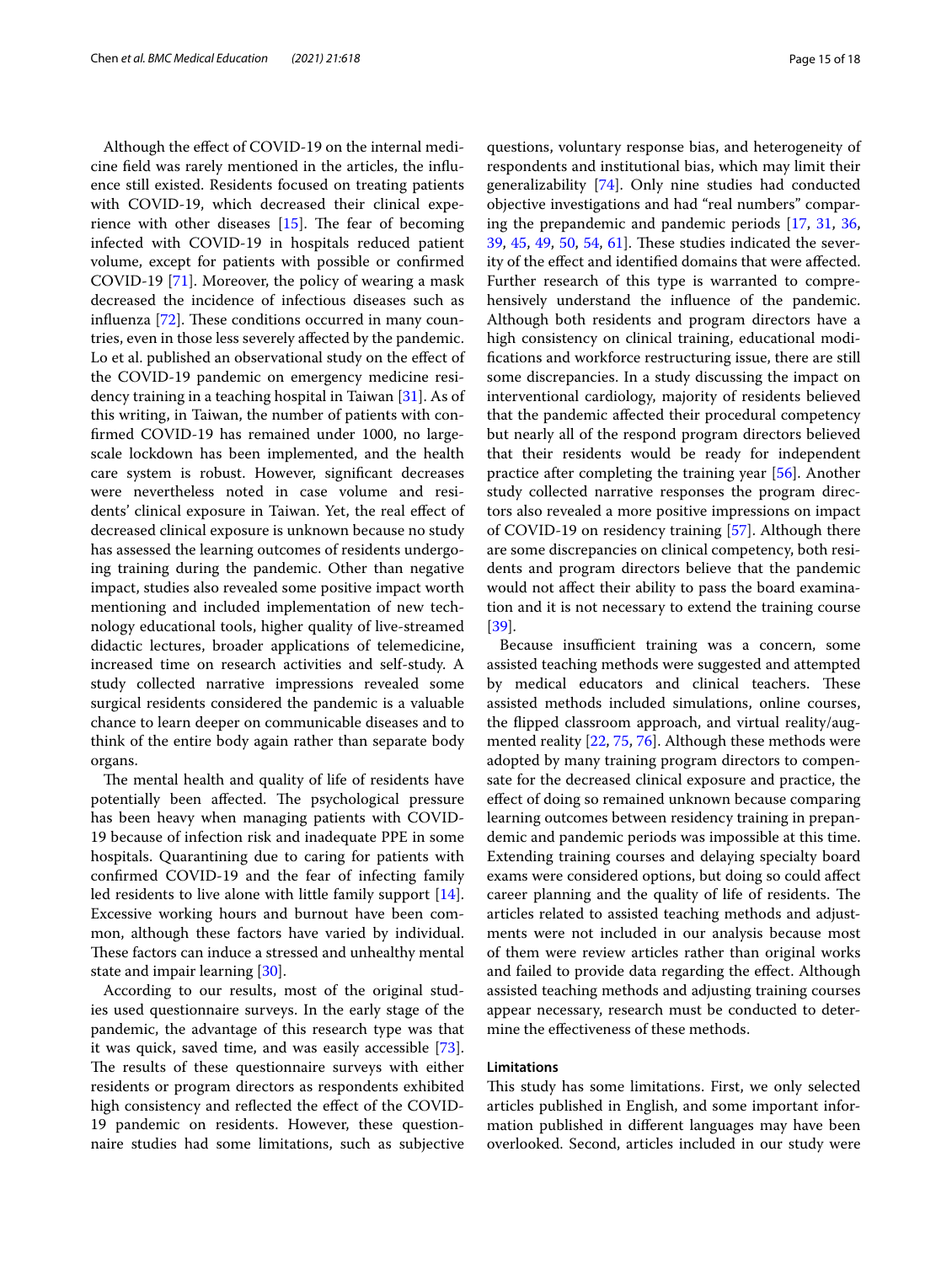mainly published in American and European countries. Lack of data from other regions, even those severely afected by the pandemic, could render the conclusion insufficiently comprehensive. Third, the articles included in our study were within 1year of the COVID-19 pandemic, and some long-term efects of this pandemic may not be evident in this time period. Finally, no article compared the learning outcomes of residents between prepandemic and pandemic periods. The final performance of these residents remains unknown. Further studies are necessary to determine the learning outcomes of residency training during this pandemic.

## **Conclusions**

The COVID-19 pandemic has greatly affected residency training globally, particularly surgical and interventional medical felds. Decreased clinical experience, reduced case volume, and disrupted education activities are major concerns in all felds. Although the publication of original studies investigating the efect of the COVID-19 pandemic on residency training is increasing, as of this writing, no study has compared the learning outcomes of residents between prepandemic and pandemic periods. Further study should be focused on the learning outcomes of residency training during the epidemic and evaluate the efectiveness of assisted teaching methods.

#### **Abbreviations**

COVID-19: Coronavirus disease 2019; MEDLINE: Medical Literature Analysis and Retrieval System Online; EMBASE: Excerpta Medica database..

# **Supplementary Information**

The online version contains supplementary material available at [https://doi.](https://doi.org/10.1186/s12909-021-03041-8) [org/10.1186/s12909-021-03041-8](https://doi.org/10.1186/s12909-021-03041-8).

<span id="page-15-5"></span>**Additional fle 1.** Information of the included original articles.

#### **Acknowledgments**

This research was supported by Chang-Gung Memorial Hospital. We are thankful to our colleagues who provided their expertise, which greatly assisted the research, although they may not agree with all the interpretations provided in this paper.

#### **Prior presentations**

This research has not been presented previously.

#### **Authors' contributions**

Conceptualization: SYC and HYL; Data curation: HYL and SKH; Formal analysis: SYC and SKH; Figure preparation: SKH; Investigation: SYC, HYL and SKH; Writing-original draft: HYL and SKH; Writing- review&editing: SYC. All authors have read and approved the manuscript.

#### **Funding**

There is no funding to disclose.

#### **Availability of data and materials**

The datasets generated and/or analysed during the current study are available from the corresponding author on reasonable request.

## **Declarations**

#### **Ethics approval**

The Chang Gung Medical Foundation Institutional Review Board approved this study (IRB: 202100338B1).

#### **Consent for publication**

Not applicable.

#### **Competing interests**

There are no conficts of interest to declare.

## **Author details**

<sup>1</sup> Department of Emergency Medicine, Linkou Chang Gung Memorial Hospital, 333 Taoyuan City, Taiwan. <sup>2</sup> Graduate Institute of Clinical Medical Sciences; Division of Medical Education, College of Medicine, Chang Gung University, 333 Taoyuan City, Taiwan.

Received: 7 April 2021 Accepted: 25 November 2021 Published online: 15 December 2021

#### **References**

- <span id="page-15-0"></span>1. Blumenthal D, Fowler EJ, Abrams M, Collins SR. Covid-19 - implications for the health care system. N Engl J Med. 2020;383(15):1483–8.
- 2. Di Gennaro F, Pizzol D, Marotta C, Antunes M, Racalbuto V, Veronese N, et al. Coronavirus diseases (COVID-19) current status and future perspec‑ tives: a narrative review. Int J Environ Res Public Health. 2020;17(8):2690.
- 3. Carpenter CR, Mudd PA, West CP, Wilber E, Wilber ST. Diagnosing COVID-19 in the emergency department: a scoping review of clinical examinations, laboratory tests, imaging accuracy, and biases. Acad Emerg Med. 2020;27(8):653–70.
- 4. Greenland JR, Michelow MD, Wang L, London MJ. COVID-19 infection: implications for perioperative and critical care physicians. Anesthesiology. 2020;132(6):1346–61.
- <span id="page-15-1"></span>5. Farooq RK, Rehman SU, Ashiq M, Siddique N, Ahmad S. Bibliometric analysis of coronavirus disease (COVID-19) literature published in web of science 2019-2020. J Fam Community Med. 2021;28(1):1–7.
- <span id="page-15-2"></span>6. Dedeilia A, Sotiropoulos MG, Hanrahan JG, Janga D, Dedeilias P, Sideris M. Medical and surgical education challenges and innovations in the COVID-19 era: a systematic review. In Vivo. 2020;34(3 Suppl):1603–11.
- <span id="page-15-3"></span>7. Tricco AC, Lillie E, Zarin W, O'Brien KK, Colquhoun H, Levac D, et al. PRISMA extension for scoping reviews (PRISMA-ScR): checklist and explanation. Ann Intern Med. 2018;169(7):467–73.
- <span id="page-15-4"></span>8. WHO Coronavirus (COVID-19) Dashboard [cited 2021 20, March]. Available from: [https://covid19.who.int/.](https://covid19.who.int/)
- <span id="page-15-6"></span>9. Adesunkanmi AO, Ubom AE, Olasehinde O, Wuraola FO, Ijarotimi OA, Okon NE, et al. Impact of the COVID-19 pandemic on surgical residency training: perspective from a low-middle income country. World J Surg. 2021;45(1):10–7.
- <span id="page-15-7"></span>10. Alahmadi AS, Alhatlan HM, Bin Helayel H, Khandekar R, Al Habash A, Al-Shahwan S. Residents' perceived impact of COVID-19 on Saudi ophthalmology training programs-a survey. Clin Ophthalmol. 2020;14:3755–61.
- <span id="page-15-8"></span>11. Alhaj AK, Al-Saadi T, Mohammad F, Alabri S. Neurosurgery residents' perspective on COVID-19: knowledge, readiness, and impact of this pandemic. World Neurosurg. 2020;139:e848–e58.
- <span id="page-15-9"></span>12. Gabr AM, Li N, Schenning RC, Elbarbary A, Anderson JC, Kaufman JA, et al. Diagnostic and interventional radiology case volume and education in the age of pandemics: impact analysis and potential future directions. Acad Radiol. 2020;27(10):1481–8.
- <span id="page-15-10"></span>13. Balhareth A, AlDuhileb MA, Aldulaijan FA, Aldossary MY. Impact of COVID-19 pandemic on residency and fellowship training programs in Saudi Arabia: a nationwide cross-sectional study. Ann Med Surg (Lond). 2020;57:127–32.
- <span id="page-15-11"></span>14. Cravero AL, Kim NJ, Feld LD, Berry K, Rabiee A, Bazarbashi N, et al. Impact of exposure to patients with COVID-19 on residents and fellows: an international survey of 1420 trainees. Postgrad Med J. 2021;97(1153):706–15.
- <span id="page-15-12"></span>15. Kahwash BM, Deshpande DR, Guo C, Panganiban CM, Wangberg H, Craig TJ. Allergy/immunology trainee experiences during the COVID-19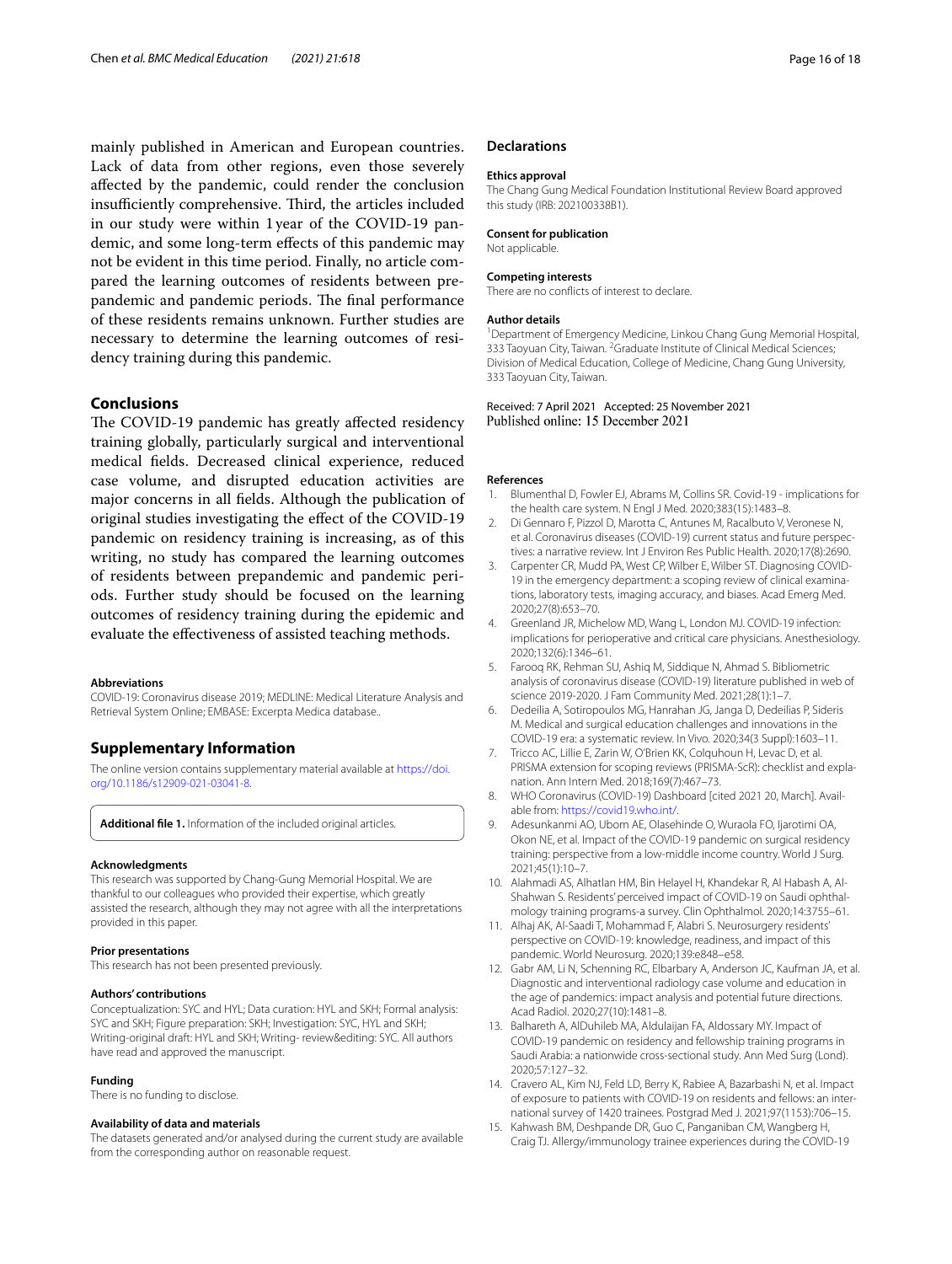pandemic: AAAAI work group report of the fellows-in-training committee. J Allergy Clin Immunol Pract. 2021;9(1):1–6.e1.

- <span id="page-16-0"></span>16. Zoia C, Rafa G, Somma T, Della Pepa GM, La Rocca G, Zoli M, et al. COVID-19 and neurosurgical training and education: an Italian perspective. Acta Neurochir. 2020;162(8):1789–94.
- <span id="page-16-1"></span>17. Roemmele C, Manzeneder J, Messmann H, Ebigbo A. Impact of the COVID-19 outbreak on endoscopy training in a tertiary care centre in Germany. Frontline Gastroenterol. 2020;11(6):454–7.
- <span id="page-16-2"></span>18. Pertile D, Gallo G, Barra F, Pasculli A, Batistotti P, Sparavigna M, et al. The impact of COVID-19 pandemic on surgical residency programmes in Italy: a nationwide analysis on behalf of the Italian Polyspecialistic Young surgeons society (SPIGC). Updat Surg. 2020;72(2):269–80.
- <span id="page-16-3"></span>19. Mishra D, Nair AG, Gandhi RA, Gogate PJ, Mathur S, Bhushan P, et al. The impact of COVID-19 related lockdown on ophthalmology training programs in India - outcomes of a survey. Indian J Ophthalmol. 2020;68(6):999–1004.
- <span id="page-16-4"></span>20. Odedra D, Chahal BS, Patlas MN. Impact of COVID-19 on Canadian radiology residency training programs. Can Assoc Radiol J. 2020;71(4):482–9.
- <span id="page-16-5"></span>21. Chang DG, Park JB, Baek GH, Kim HJ, Bosco A, Hey HWD, et al. The impact of COVID-19 pandemic on orthopaedic resident education: a nationwide survey study in South Korea. Int Orthop. 2020;44(11):2203–10.
- <span id="page-16-6"></span>22. Ellison EC, Spanknebel K, Stain SC, Shabahang MM, Matthews JB, Debas HT, et al. Impact of the COVID-19 pandemic on surgical training and learner well-being: report of a survey of general surgery and other surgical specialty educators. J Am Coll Surg. 2020;231(6):613–26.
- <span id="page-16-7"></span>23. Caruana EJ, Patel A, Kendall S, Rathinam S. Impact of coronavirus 2019 (COVID-19) on training and well-being in subspecialty surgery: a national survey of cardiothoracic trainees in the United Kingdom. J Thorac Cardiovasc Surg. 2020;160(4):980–7.
- <span id="page-16-8"></span>24. White EM, Shaughnessy MP, Esposito AC, Slade MD, Korah M, Yoo PS. Surgical education in the time of COVID: understanding the early response of surgical training programs to the novel coronavirus pandemic. J Surg Educ. 2021;78(2):412–21.
- <span id="page-16-9"></span>25. Bandi F, Karligkiotis A, Mellia J, Gallo S, Turri-Zanoni M, Battaglia P, et al. Strategies to overcome limitations in otolaryngology residency training during the COVID-19 pandemic. Eur Arch Otorhinolaryngol. 2020;277(12):3503–6.
- <span id="page-16-10"></span>26. Coyan GN, Aranda-Michel E, Kilic A, Luketich JD, Okusanya O, Chu D, et al. The impact of COVID-19 on thoracic surgery residency programs in the US: a program director survey. J Card Surg. 2020;35(12):3443–8.
- <span id="page-16-11"></span>27. Upadhyaya GK, Jain VK, Iyengar KP, Patralekh MK, Vaish A. Impact of COVID-19 on post-graduate orthopaedic training in Delhi-NCR. J Clin Orthop Trauma. 2020;11(Suppl 5):S687–s95.
- <span id="page-16-12"></span>28. Rosen GH, Murray KS, Greene KL, Pruthi RS, Richstone L, Mirza M. Efect of COVID-19 on urology residency training: a nationwide survey of program directors by the society of academic urologists. J Urol. 2020;204(5):1039–45.
- <span id="page-16-13"></span>29. Bitonti G, Palumbo AR, Gallo C, Rania E, Saccone G, De Vivo V, et al. Being an obstetrics and gynaecology resident during the COVID-19: impact of the pandemic on the residency training program. Eur J Obstet Gynecol Reprod Biol. 2020;253:48–51.
- <span id="page-16-14"></span>30. Aziz H, James T, Remulla D, Sher L, Genyk Y, Sullivan ME, et al. Efect of COVID-19 on surgical training across the United States: a national survey of general surgery residents. J Surg Educ. 2021;78(2):431–9.
- <span id="page-16-15"></span>31. Lo HY, Lin SC, Chaou CH, Chang YC, Ng CJ, Chen SY. What is the impact of the COVID-19 pandemic on emergency medicine residency training: an observational study. BMC Med Educ. 2020;20(1):348.
- <span id="page-16-16"></span>32. Johnson J, Chung MT, Stathakios J, Gonik N, Siegel B. The impact of the COVID-19 pandemic on fellowship training: a national survey of pediatric otolaryngology fellowship directors. Int J Pediatr Otorhinolaryngol. 2020;136:110217.
- <span id="page-16-17"></span>33. Robbins JB, England E, Patel MD, DeBenedectis CM, Sarkany DS, Heitkamp DE, et al. COVID-19 impact on well-being and education in radiology residencies: a survey of the association of program directors in radiology. Acad Radiol. 2020;27(8):1162–72.
- <span id="page-16-18"></span>34. Zheng J, Hundeyin M, He K, Sachs T, Hess DT, Whang E, et al. General surgery chief residents' perspective on surgical education during the coronavirus disease 2019 (COVID-19) pandemic. Surgery. 2020;168(2):222–5.
- <span id="page-16-19"></span>35. Khusid JA, Weinstein CS, Becerra AZ, Kashani M, Robins DJ, Fink LE, et al. Well-being and education of urology residents during the COVID-19

pandemic: results of an American National Survey. Int J Clin Pract. 2020;74(9):e13559.

- <span id="page-16-20"></span>36. Burks JD, Luther EM, Govindarajan V, Shah AH, Levi AD, Komotar RJ. Early changes to neurosurgery resident training during the COVID-19 pandemic at a large U.S. academic medical center. World Neurosurg. 2020;144:e926–e33.
- <span id="page-16-21"></span>37. Coleman JR, Abdelsattar JM, Glocker RJ. COVID-19 pandemic and the lived experience of surgical residents, fellows, and early-career surgeons in the American college of surgeons. J Am Coll Surg. 2021;232(2):119–35.  $e20$
- <span id="page-16-22"></span>38. Pawlak KM, Kral J, Khan R, Amin S, Bilal M, Lui RN, et al. Impact of COVID-19 on endoscopy trainees: an international survey. Gastrointest Endosc. 2020;92(4):925–35.
- <span id="page-16-23"></span>39. Fero KE, Weinberger JM, Lerman S, Bergman J. Perceived impact of urologic surgery training program modifcations due to COVID-19 in the United States. Urology. 2020;143:62–7.
- <span id="page-16-24"></span>40. Khan KS, Keay R, McLellan M, Mahmud S. Impact of the COVID-19 pandemic on core surgical training. Scott Med J. 2020;65(4):133–7.
- <span id="page-16-25"></span>41. Clarke K, Bilal M, Sánchez-Luna SA, Dalessio S, Maranki JL, Siddique SM. Impact of COVID-19 pandemic on training: global perceptions of gastroenterology and hepatology fellows in the USA. Dig Dis Sci. 2021 Oct;66(10):3307-3311.
- <span id="page-16-26"></span>42. Ganigara M, Sharma C, Molina Berganza F, Joshi K, Blaufox AD, Hayes DA. Didactic education in paediatric cardiology during the COVID-19 pandemic: a national fellow survey. Cardiol Young. 2021;31(3):377–80.
- <span id="page-16-27"></span>43. Ferrara M, Romano V, Steel DH, Gupta R, Iovino C, van Dijk EHC, et al. Reshaping ophthalmology training after COVID-19 pandemic. Eye (Lond). 2020;34(11):2089–97.
- <span id="page-16-28"></span>44. Huamanchumo-Suyon ME, Urrunaga-Pastor D, Ruiz-Perez PJ, Rodrigo-Gallardo PK, Toro-Huamanchumo CJ. Impact of the COVID-19 pandemic on general surgery residency program in Peru: a cross-sectional study. Ann Med Surg (Lond). 2020;60:130–4.
- <span id="page-16-29"></span>45. Meghpara MK, Alapati A, Devanabanda B, Louis MA, Mandava N. Repurposing a small community hospital surgical residency program in an epicenter of the COVID-19 pandemic. Am Surg. 2020;86(12):1623–8.
- <span id="page-16-30"></span>46. Osama M, Zaheer F, Saeed H, Anees K, Jawed Q, Syed SH, et al. Impact of COVID-19 on surgical residency programs in Pakistan; a residents' perspective. Do programs need formal restructuring to adjust with the "new normal"? A cross-sectional survey study. Int J Surg. 2020;79:252–6.
- <span id="page-16-31"></span>47. Paesano N, Santomil F, Tobia I. Impact of COVID-19 pandemic on Ibero-American urology residents: perspective of American confederation of urology (CAU). Int Braz J Urol. 2020;46(suppl.1):165–9.
- <span id="page-16-32"></span>48. Homer NA, Epstein A, Somogyi M, Shore JW. Oculoplastic fellow education during the COVID-19 crisis. Orbit. 2020:1–5.
- <span id="page-16-33"></span>49. Poyiadji N, Klochko C, LaForce J, Brown ML, Griffith B. COVID-19 and radiology resident imaging volumes-diferential impact by resident training year and imaging modality. Acad Radiol. 2021;28(1):106–11.
- <span id="page-16-34"></span>50. Monroig-Bosque PDC, Hsu JW, Lin MS, Shehabeldin AN, Rogers JT, Kim CF, et al. Pathology trainee redeployment and education during the COVID-19 pandemic: An institutional experience. Acad Pathol. 2020;7:2374289520953548.
- <span id="page-16-35"></span>51. Megaloikonomos PD, Thaler M, Igoumenou VG, Bonanzinga T, Ostojic M, Couto AF, et al. Impact of the COVID-19 pandemic on orthopaedic and trauma surgery training in Europe. Int Orthop. 2020;44(9):1611–9.
- <span id="page-16-36"></span>52. Pelargos PE, Chakraborty A, Zhao YD, Smith ZA, Dunn IF, Bauer AM. An evaluation of neurosurgical resident education and sentiment during the coronavirus disease 2019 pandemic: a north American survey. World Neurosurg. 2020;140:e381–e6.
- <span id="page-16-37"></span>53. Huntley RE, Ludwig DC, Dillon JK. Early effects of COVID-19 on oral and maxillofacial surgery residency training-results from a national survey. J Oral Maxillofac Surg. 2020;78(8):1257–67.
- <span id="page-16-38"></span>54. Rothrock RJ, Maragkos GA, Schupper AJ, McNeill IT, Oermann EK, Yaeger KA, et al. By the numbers analysis of effect of COVID-19 on a neurosurgical residency at the epicenter. World Neurosurg. 2020;142:e434–e9.
- <span id="page-16-39"></span>55. Veerasuri S, Vekeria M, Davies SE, Graham R, Rodrigues JCL. Impact of COVID-19 on UK radiology training: a questionnaire study. Clin Radiol. 2020;75(11):877.e7–e14.
- <span id="page-16-40"></span>56. Shah S, Castro-Dominguez Y, Gupta T, Attaran R, Byrum GV 3rd, Taleb A, et al. Impact of the COVID-19 pandemic on interventional cardiology training in the United States. Catheter Cardiovasc Interv. 2020;96(5):997–1005.